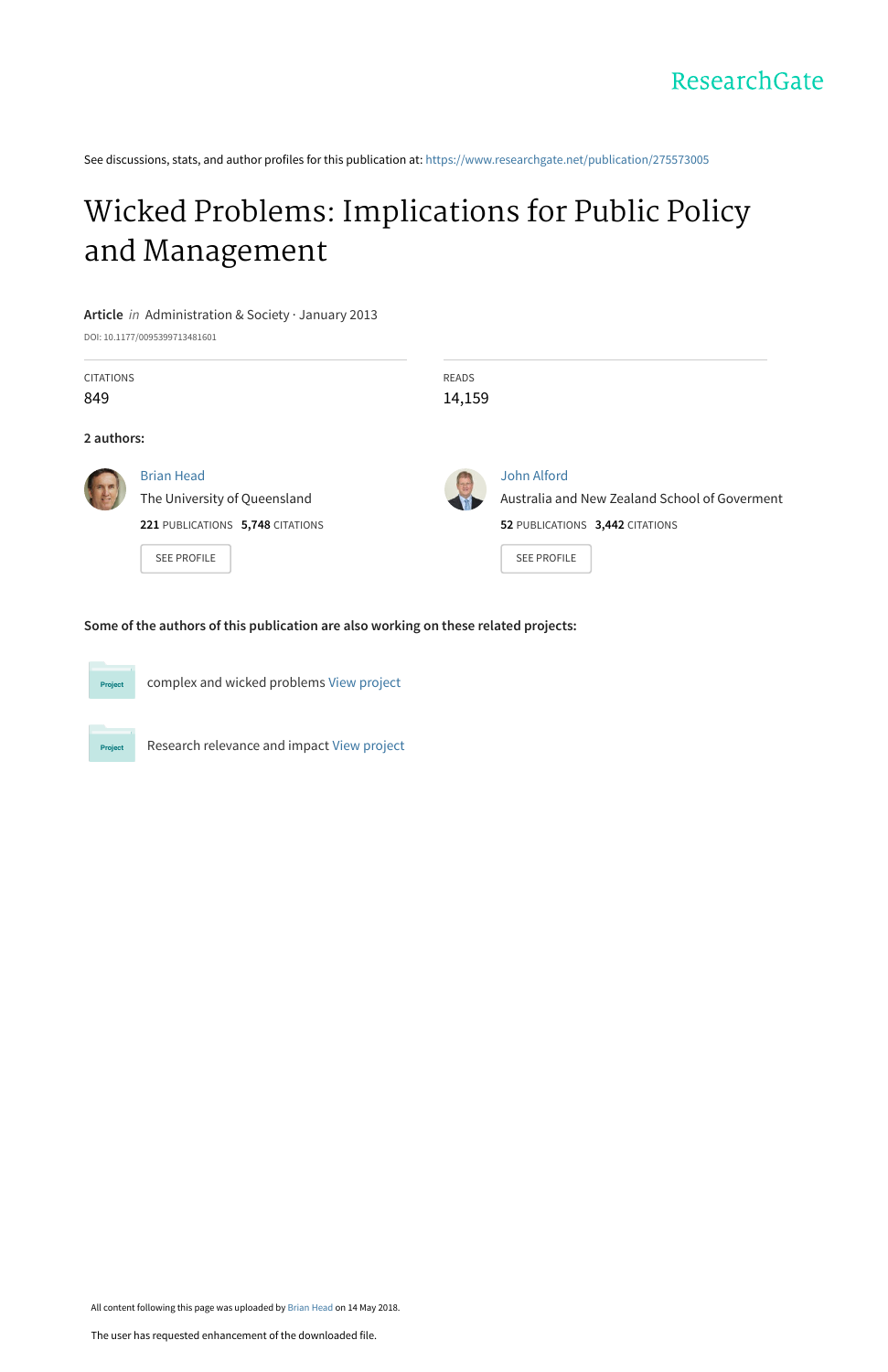# **Wicked Problems: Implications for Public Policy and Management**

Administration & Society 2015, Vol. 47(6) 711–739 © The Author(s) 2013 DOI: 10.1177/0095399713481601 aas.sagepub.com



# Brian W. Head<sup>1</sup> and John Alford<sup>2,3</sup>

## **Abstract**

The concept of "wicked problems" has attracted increasing focus in policy research, but the implications for public organizations have received less attention. This article examines the main organizational and cognitive dimensions emerging from the research literature on wicked problems. We identify several recent approaches to addressing problem complexity and stakeholder divergence based on the literatures on systems thinking, collaboration and coordination, and the adaptive leadership roles of public leaders and managers. We raise some challenges for public management in some key functional areas of government—strategy making, organizational design, people management, and performance measurement. We argue that provisional solutions can be developed, despite the difficulties of reforming governance processes to address wicked problems more effectively.

### **Keywords**

wicked problems, complex problems, new public management, problem solving, collaboration, risk and uncertainty

# **Introduction**

At their best, and contrary to negative stereotypes, government organizations are good at implementing policies and delivering services that are relatively

2University of Melbourne, Victoria, Australia

**Corresponding Author:**

Brian W. Head, Institute for Social Science Research, University of Queensland, St Lucia, Queensland 4072, Australia. Email: brian.head@uq.edu.au

<sup>1</sup>University of Queensland, St Lucia, Australia

<sup>&</sup>lt;sup>3</sup>The Australia and New Zealand School of Government, Victoria, Australia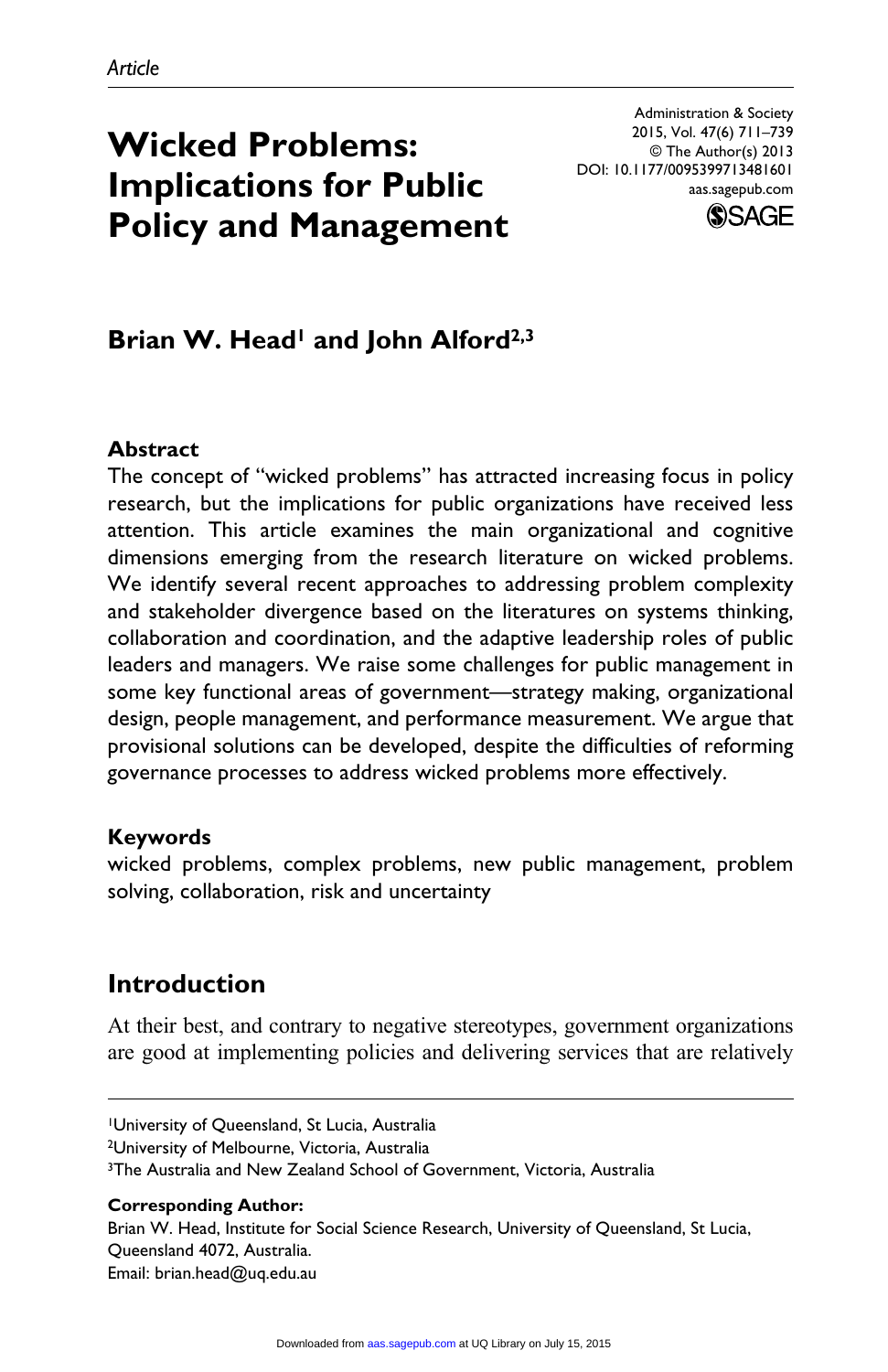standardized, routine, and high volume. As Kettl (2009) has shown, they perform tasks like delivering entitlements, treating patients, and administering tests efficiently, and in most if not all cases, with empathy and responsiveness to the citizens they serve. But they seem to be less well equipped to respond effectively to nonroutine and nonstandard service challenges. Not unexpectedly, some public officials find it challenging to handle the more difficult problems facing them. This is especially true of what have been called "wicked problems"—those that are complex, unpredictable, open ended, or intractable.

At first sight, grappling with wicked problems might seem like taking up lost causes. As originally defined (Churchman, 1967; Rittel & Webber, 1973), wicked problems seem incomprehensible and resistant to solution. In this context, a sensible public official or public policy scholar might look for a more amenable object of work or analysis. But in this article, we adopt a cautiously hopeful stance in respect of wicked problems based on decomposing their challenging features into more nuanced categories and seeking to understand those governmental factors that make them especially difficult for policy makers, public managers, and policy scholars to address.

We argue, first, that there are degrees of "wickedness," which can be understood by reference to multiple dimensions. We contend that while conclusive "solutions" are very rare, it is possible to frame partial, provisional courses of action against wicked problems. We then consider how the structures and processes of public policy and management complicate the task of understanding these problems and of designing responses to them. On the basis of this critical analysis, we explain and assess some strategies for tackling wicked problems, each encompassing a variety of alternative approaches. In keeping with the recognition that all wicked problems are in some measure unique, we call for judicious combinations of aspects of these approaches, suited to the particular circumstances.

## **The Nature of Wicked Problems**

Analyses drawing critical attention to the significance of complex policy problems, and the unforeseen consequences of policy intervention in areas of risk and uncertainty, emerged in several fields during the 1970s. These analyses reflected widespread dissatisfaction with rational–technical approaches to decision making, planning, and implementation. According to the critics, rational–technical approaches assume that efficient and effective achievement of objectives can follow from adequate information, carefully specified goals and targets, and choice of appropriate methods. However, frameworks based on rational–technical decision making came under increasing fire from several quarters in the 1970s and 1980s.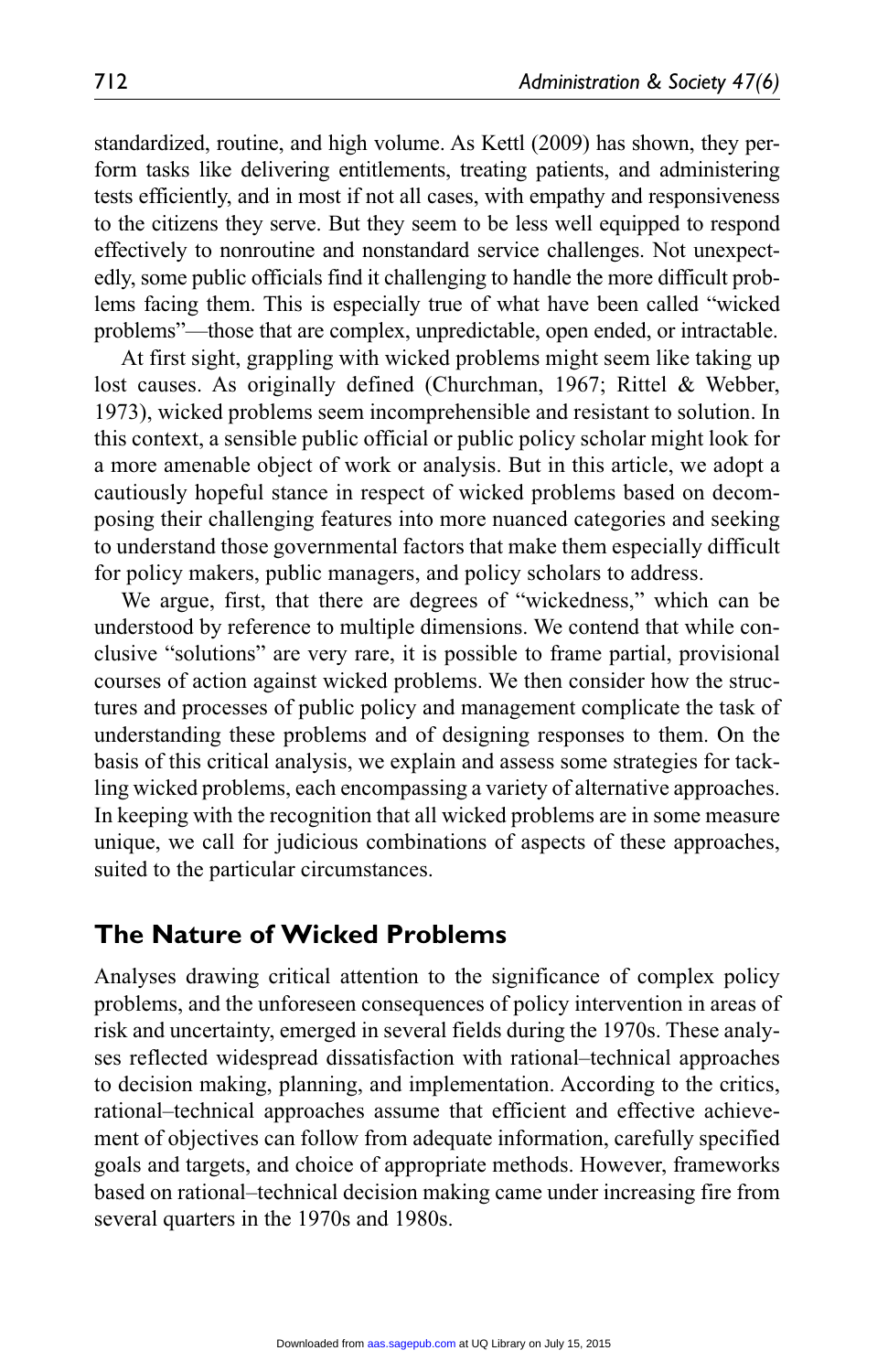First, a general critique was launched from the perspective of systems theory, according to which social and economic problems cannot be understood and addressed in isolation.

Every problem interacts with other problems and is therefore part of a system of interrelated problems, a *system of problems* . . . I choose to call such a system a *mess* . . . The solution to a mess can seldom be obtained by independently solving each of the problems of which it is composed . . . Efforts to deal separately with such aspects of urban life as transportation, health, crime, and education seem to aggravate the total situation. (Ackoff, 1974, p. 21, italics in original)

Second, a number of writers concerned with social policy and professional education argued that the major social issues of modern life are grounded in value perspectives, and that gathering more information for scientific analysis was insufficient to understand and resolve major problems (Rein, 1976). The database for rational planning could not supplant the rich experiential knowledge of professionals concerned to enhance the quality of human services (Schon, 1983). Technical rationality could not come to grips with the professional norms and practical knowledge of those who provide valued services to individual clients experiencing real problems. Nor could it comprehend the experiences of diverse citizens who are supposed to be helped by these interventions and the values underlying their needs and desires (e.g., equity, respect, opportunity, adequacy of resources). Accordingly, the development of ever more comprehensive scientific expertise could not resolve the many difficult policy problems of the modern era. These should be understood as grounded in competing value frameworks rather than arising from gaps in scientific knowledge (Schon & Rein, 1994).

Third, within the planning and design disciplines, a radical critique of expert-driven rational comprehensive planning became widespread (Churchman, 1967; Rittel & Webber, 1973; Webber, 1978). The most trenchant emerged in Rittel and Webber's (1973) now-famous article "Dilemmas in a General Theory of Planning." They declared that the days of solving major problems through an "engineering" approach have ended. Modern society was now seen as pluralistic rather than homogeneous, and not amenable to top-down general solutions. Social groups increasingly exhibit important differences in aspirations, values, and perspectives that confound the possibility of clear and agreed solutions. Modern problems of "social or policy planning," they claimed, are different from the technical puzzles tackled by the physical and engineering sciences. The latter problems are typically "tame" or "benign" in the sense that the elements of the puzzle (e.g., a mathematics or engineering problem) are definable and solutions are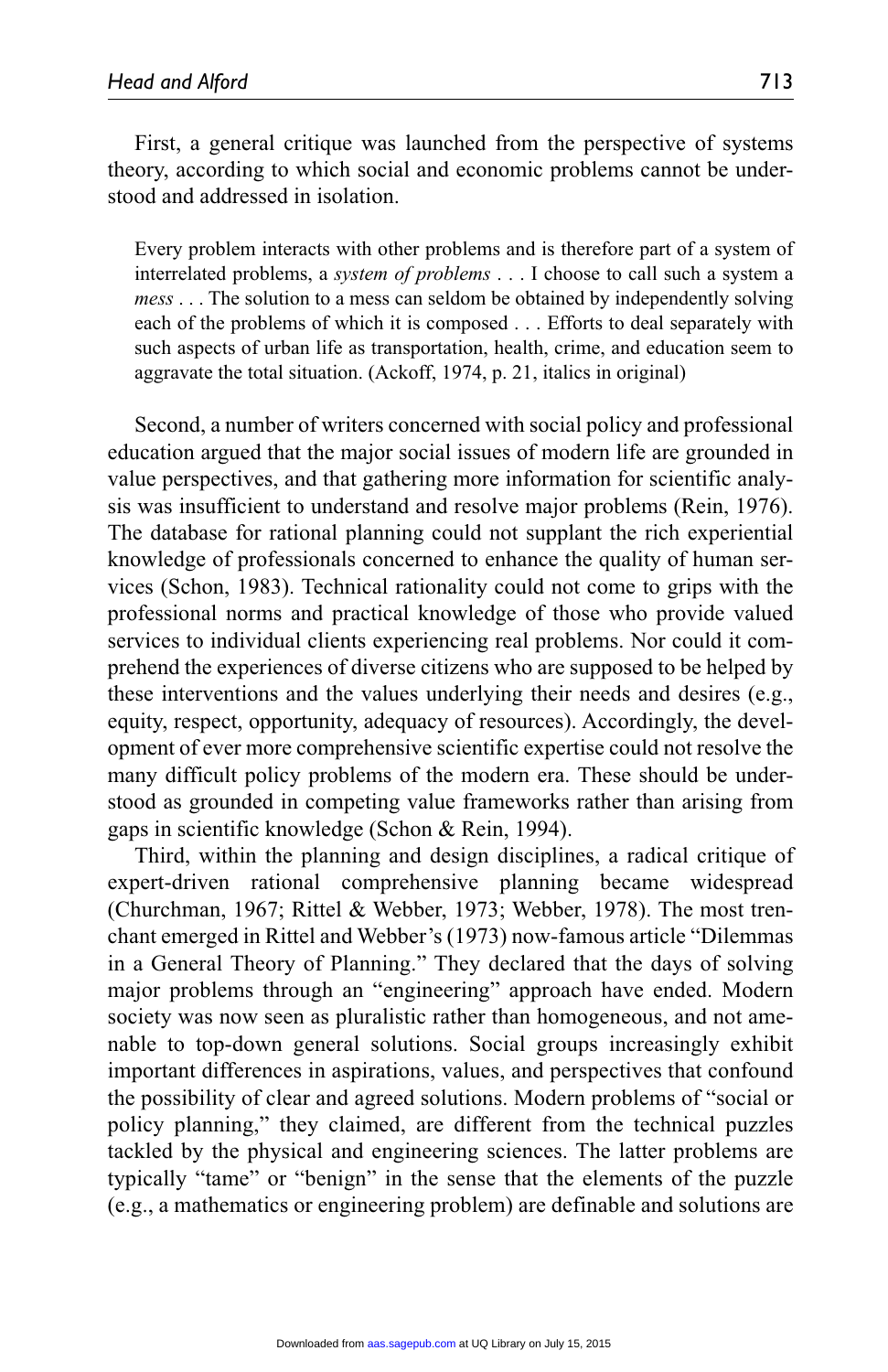verifiable. By contrast, they claim that modern social problems are generally "ill defined," and rely on political judgments rather than scientific certitudes. In this sense, most major public policy problems are "wicked" (Rittel & Webber, 1973, p. 160), that is, they are inherently resistant to a clear definition and an agreed solution.

Rittel and Webber identified 10 primary characteristics of wicked problems:

- 1. There is no definitive formulation of a wicked problem.
- 2. Wicked problems have no "stopping rule" (i.e., no definitive solution).
- 3. Solutions to wicked problems are not true or false, but good or bad.
- 4. There is no immediate and no ultimate test of a solution to a wicked problem.
- 5. Every (attempted) solution to a wicked problem is a "one-shot operation"; the results cannot be readily undone, and there is no opportunity to learn by trial and error.
- 6. Wicked problems do not have an enumerable (or an exhaustively describable) set of potential solutions, nor is there a well-described set of permissible operations that may be incorporated into the plan.
- 7. Every wicked problem is essentially unique.
- 8. Every wicked problem can be considered to be a symptom of another problem.
- 9. The existence of a discrepancy representing a wicked problem can be explained in numerous ways.
- 10. The planner has no "right to be wrong" (i.e., there is no public tolerance of experiments that fail).

## **Challenges of Wicked Problems**

The concerns about wicked problems, and their challenges for contemporary governance and policy making, are linked in part to ongoing debates around the proper role and scope of government. Clearly, the role of the modern state has expanded greatly during the last century or so. But in the 1970s and 1980s, some political leaders were attempting to reduce the "overloaded" role of government, and to lower community expectations about the capacity of governments to address a wide range of major issues. Rather than further extend public regulation to solve problems, they advocated greater responsibility for individuals and communities, and greater use of market mechanisms (Reagan, 1987; Rose, 1979). However, in more recent decades, some political leaders have remained determined to undertake large initiatives to address complex problems—even though such interventions might be based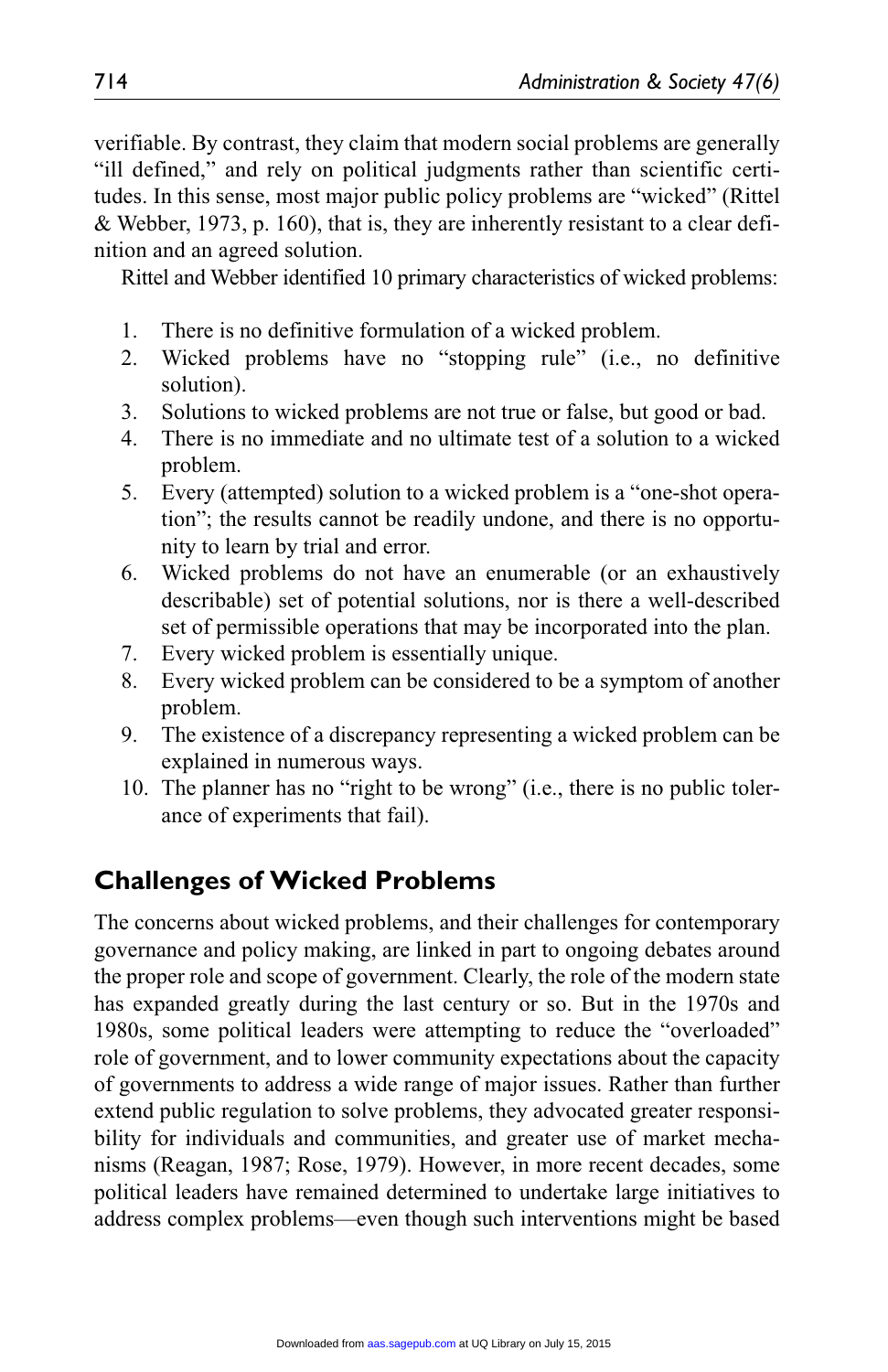on imperfect knowledge, and even though the desired outcomes could take many years to emerge. The methods available to understand and respond to such problems are therefore of great significance.

Concerns about wicked problems have also arisen in relation to dealing with disasters and crises of various kinds that throw into relief the (in-) capacities of governmental systems to prepare, coordinate, and rapidly mobilize resources. Donald Kettl (2009), in reflecting on the inadequacy of governmental responses to disasters such as Hurricane Katrina, has argued for the adoption of what he calls "nontraditional/adaptive/networked strategies" to address nonroutine problems. The argument that exceptional events, such as disasters, may require new types of policy response may be more plausible than the claim by Rittel and Webber four decades ago that new approaches would become necessary to deal with fundamental aspects of modern life that tend to promote complexity, interconnectedness, pluralism, and uncertainty. Roberts suggests that a heightened awareness of value differences has emerged in parallel with the expansion of democracy, market economies, international travel, and social exchanges (Roberts, 2000). In addition, the literature suggests that many problems are marked by deep-rooted disagreements about the nature and significance of particular problems and possible solutions (e.g., policies concerning environmental protection, poverty, crime, welfare services, immigration, and citizenship). The diverse sources of policy divergence on complex value-laden issues underline the point that there is no "root cause" of complexity, diversity, uncertainty, and ambiguity—hence, there is no root cause of "wickedness" and no single best approach to tackling such problems.

If, for example, it is claimed that the fundamental cause of wicked problems is stakeholder disagreement (i.e., conflicting values and perceptions), this claim already implies a preferred "solution" pathway of *reducing conflict through dialogue*. Thus, some analysts tend to favor participatory and dialogue-based approaches to goal setting, planning, and strategizing (e.g., the urban planning work of Healey, 1997, and Innes & Booher, 1999). If, however, it is claimed that the fundamental problem is insufficient knowledge about social processes, the implied pathway is *further research* and data collection to fill knowledge gaps and improve the information base for decision makers and stakeholders (e.g., Mosteller & Boruch, 2002; Petticrew & Roberts, 2005). Thus, problem definition tends to imply a preferred solution. Some caution is therefore required with any proposed methods or approaches for addressing wicked problems, as they are likely to be provisional and incomplete in various degrees.

"Wicked problems" have been considered in a variety of case studies, since the 1970s, across several scholarly disciplines, including public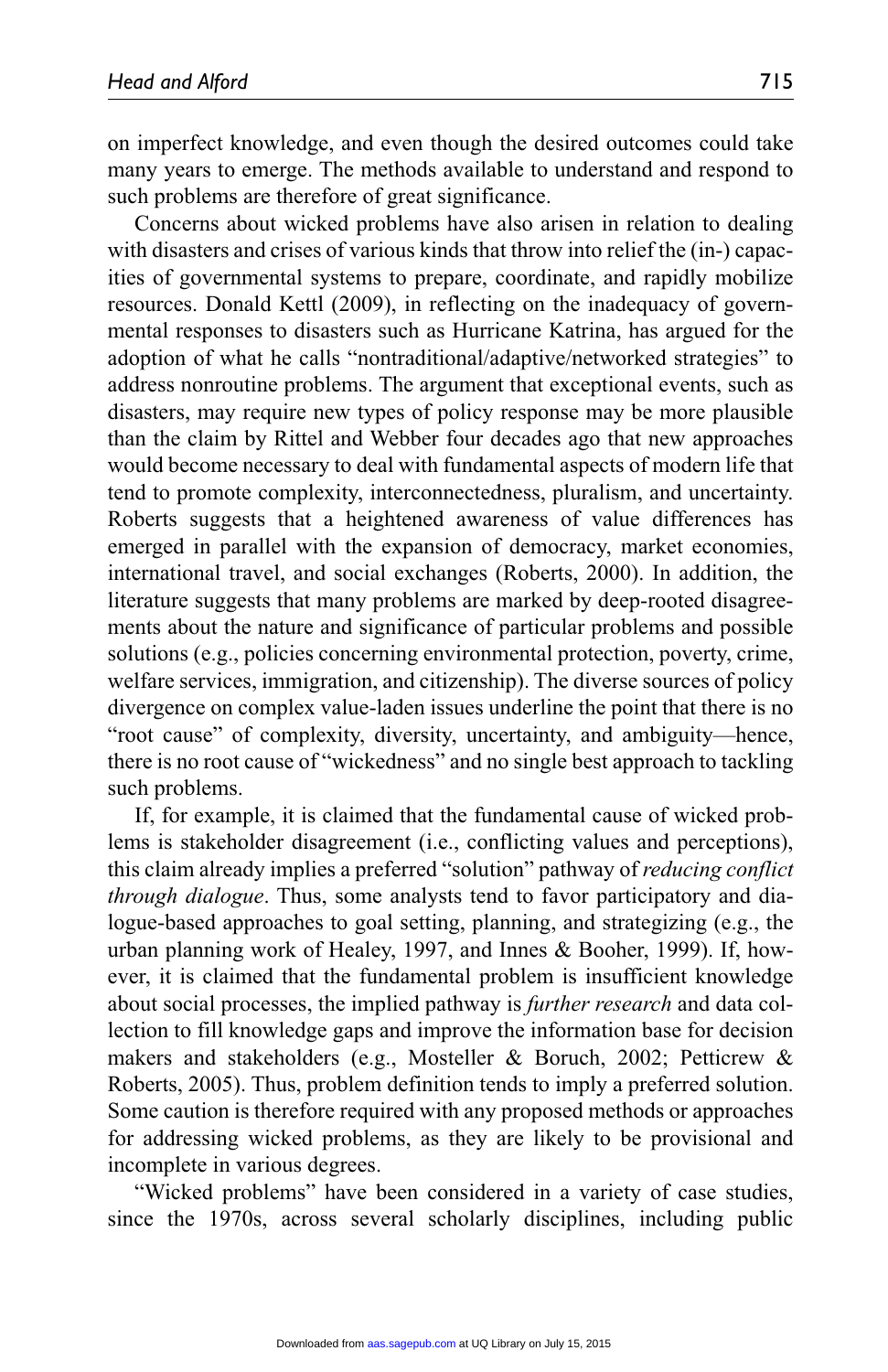management and governance (Australian Public Service Commission [APSC], 2007; Fischer, 1993; Harmon & Mayer, 1986; Head, 2008c; Roberts, 2000), climate change response policy (Lazarus, 2009), natural resource management (Allen & Gould, 1986; Freeman, 2000; Kepkay, 2002; Salwasser, 2004; Weber & Khademian, 2008), health care policy and programs (Blackman et al., 2006; Glouberman & Zimmerman, 2002; Kreuter, De Rosa, Howze, & Baldwin, 2004), urban and regional planning (Christensen, 1985, 1999), business management (Camillus, 2008; Pacanowsky, 1995), and cybernetics research (Conklin, 2006). Recent writers have tended to emphasize that attempts to address wicked problems often lead to poor results or unforeseen outcomes.

Wicked problems are generally seen as associated with social pluralism (multiple interests and values of stakeholders), institutional complexity (the context of interorganizational cooperation and multilevel governance), and scientific uncertainty (fragmentation and gaps in reliable knowledge). Rittel and Webber (1973) made the radical claim that there are no reliable criteria by which to assess the success of different approaches, and that learning by experience is not readily available in these matters. However, we take a more pragmatic view. Along with more recent writers (e.g., Dobuzinskis et al., 2007; Head, 2008b; Nutley, Walter, & Davies, 2007), we argue that although every "solution" for dealing with a wicked problem is necessarily open to further interrogation and adaptation, this is no bad thing. Robust evaluation frameworks are not always in good shape for helping public officials understand successive attempts to address ongoing social issues (such as poverty, crime, child abuse, and urban decay), and different value perspectives on many issues preclude consensus formation. However, we argue that important learning and evaluation processes emerge from the adaptive management experience of working at multiple levels with a range of policy instruments. The process of democratic political debate provides a robust testing ground for sifting the practical merits of options and for assessing support for policy choices.

## **Complexity, Diversity, and Uncertainty**

We propose it is useful to identify a spectrum of problem types, which would not only help to explain the features typical of wicked problems generally but which would also throw light on the differential features and intensities of different problems. Not all problems are simply tame or simply wicked, as Heifetz (1994) and Roberts (2001) pointed out. In his work on leadership, Heifetz proposed a typology of different problem situations confronting managers, ranked in ascending order of difficulty. Type 1 situations are those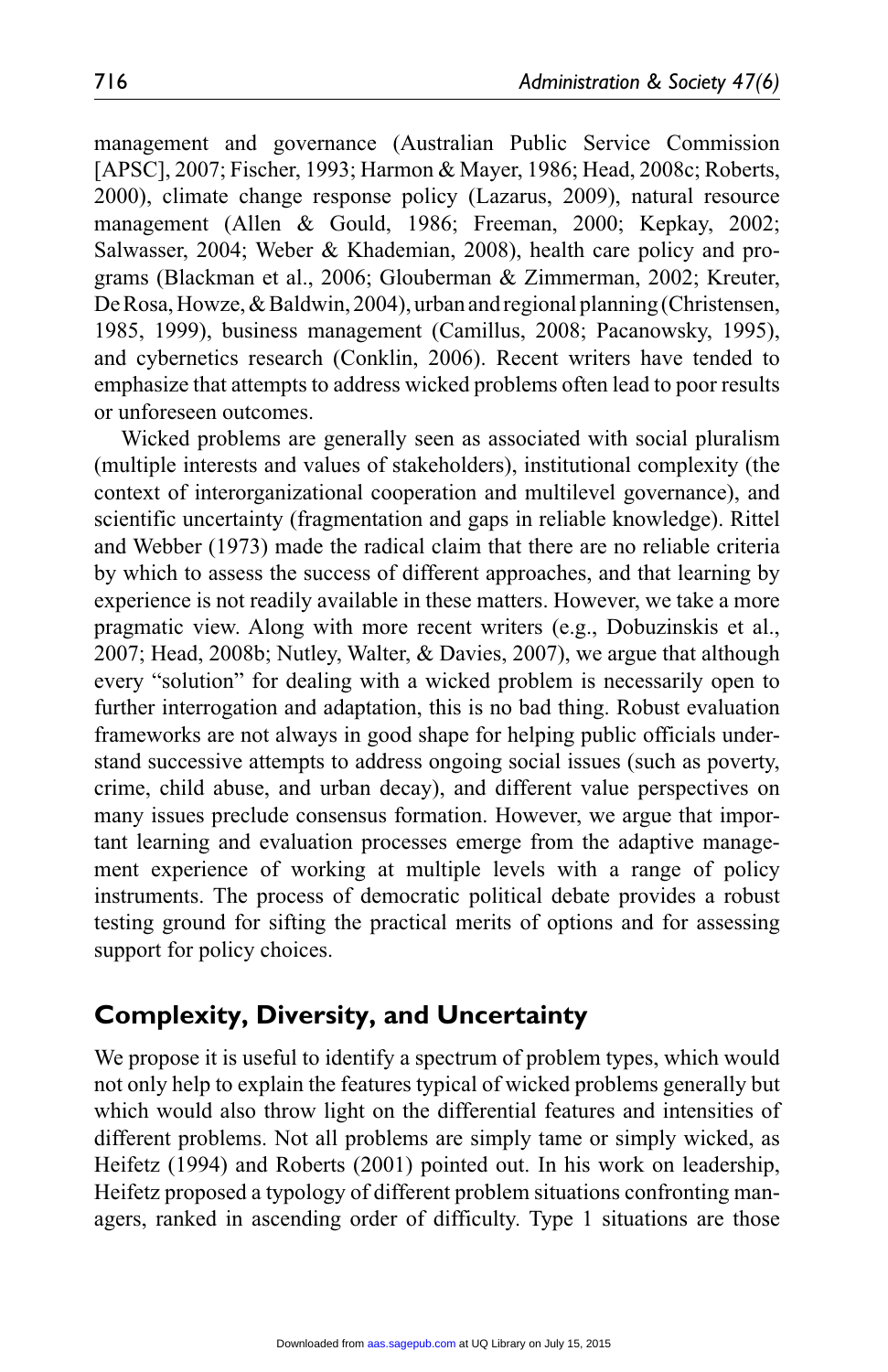where both the definition of the problem and the likely solution are clear to the decision maker (e.g., the manager or policy expert). These situations require technical work on the part of decision makers and those subject to their decisions. Type 2 situations are those where the definition of the problem is clear, but the solution is not—typically because the relevant causeand-effect relationships are hard to discern—and therefore learning and discussion are required by both the governmental managers and the stakeholders they lead. In Type 3 situations, both the problem definition and the solution are unclear, and more extensive learning and discussion are required for all concerned. We suggest that Type 1 situations constitute "tame" problems, whereas Type 3 situations, and perhaps many Type 2 ones, will contain some features of "wicked" problems. Roberts (2001) suggested a similar taxonomy distinguishing between tame, complex, and wicked problems.

Thus, at one end of the spectrum, tame problems are those currently regarded as capable of standard or routine solutions. They have low levels of complexity and disputation and thus low perceived levels of uncertainty. Of course, over a period of time, some of these problems may come to be seen as more controversial or more complex and thus as requiring other approaches and solutions. Tackling key challenges through nonstandard processes of adaptive management and networked governance becomes more important as problems exhibit higher levels of uncertainty and stakeholder contestation, for example, where key actors take divergent approaches to problem definitions and possible solutions.

The policy literature suggests that what counts as a problem and what counts as a solution are heavily shaped by institutional history and stakeholder perspectives (e.g., Kingdon, 1995; Sabatier, 2007). The ideas and practices underpinning different views of policy problems and solutions are only partially shaped by scientific knowledge. In a world of constrained or "bounded" rationality (Jones, 1999), lack of consensus reflects differences in values and experience; appeals to scientific expertise will seldom generate acceptable solutions. Calls for more rigorous use of evidence in policy making demonstrate the inherent difficulties of achieving consensus about the knowledge bases required to address complex problems. These difficulties may arise from intricate interdependencies of processes and structures, uncertainties inherent in the dynamic nature of social issues and processes, the incommensurability of potential risks, and the diversity of stakeholders (Koppenjan & Klijn, 2004). The scientific research sector attempts to improve the knowledge bases to better understand complex patterns of causality and the interdependence of issues. However, the authority of "science" has itself been deeply compromised in the modern context of social media and valuesbased political debate (Pielke, 2007).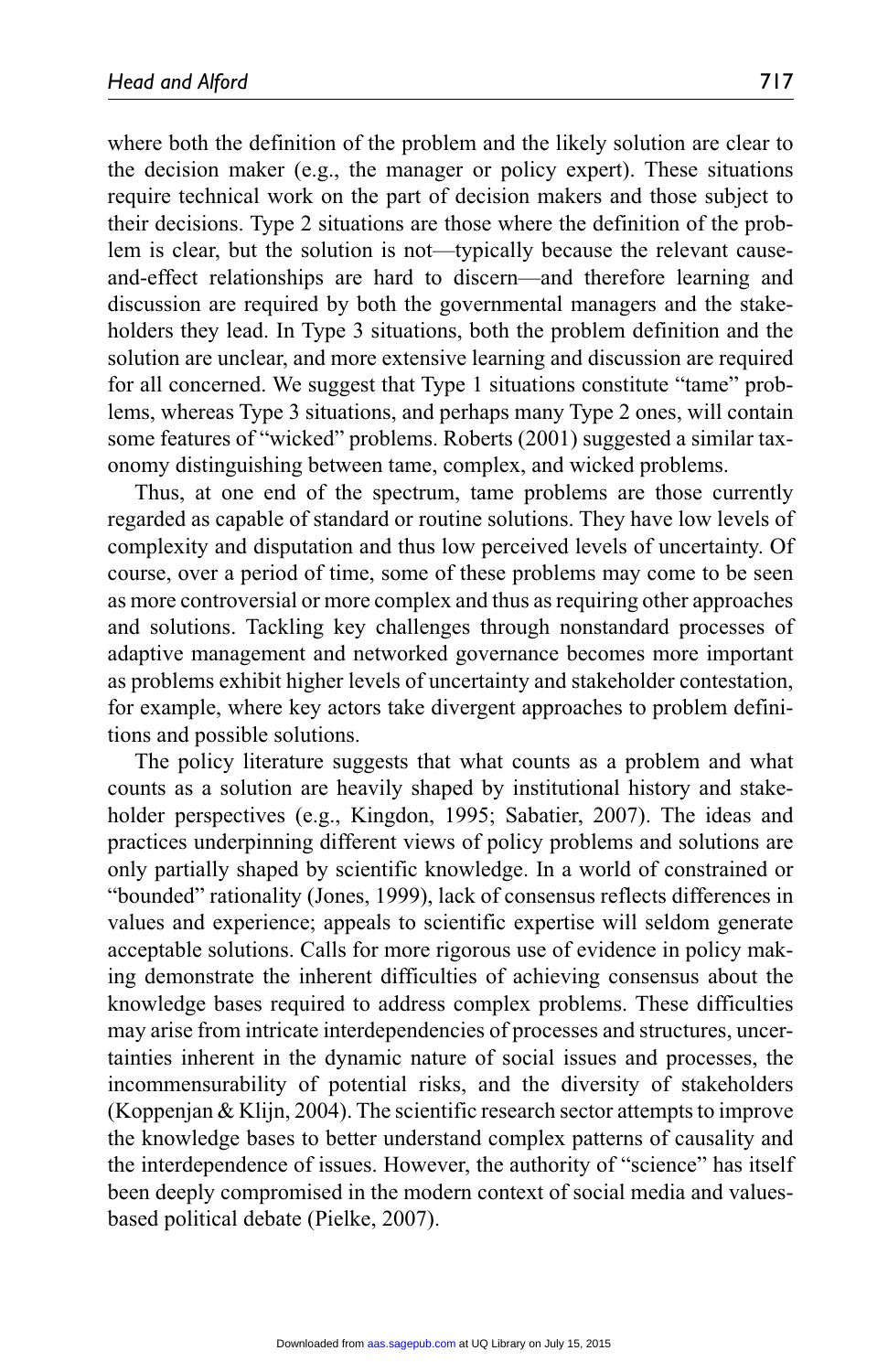Provision of a more secure knowledge base is therefore only one part of the challenge of dealing with ambiguity, uncertainty, and value disagreements. There are not only cognitive-analytical challenges but also communicative, political, and institutional challenges to building a more shared understanding. As the number and variety of actors, groups, and organizational units involved in a complex issue increases, the need for high-quality management and leadership processes becomes more crucial (Conklin, 2006; Feldman & Khademian, 2007; Kettl, 2009). From the decision maker's point of view, diversity of either actors or institutional locations poses broadly similar kinds of difficulties. Both entail a range of perspectives, values, and knowledge bases relevant to the issue. Actors may have divergent interests or values that prompt them to be in conflict about the nature of the problem and how to deal with it. They all have expectations of the decision maker, and they all constitute or mobilize potential sources of information, permission, or resources. These divergent contributions need to be shared to identify/define problems and consider appropriate responses to them.

In general, the more complex and diverse the situation, the more wicked the problem. For the decision maker, complexity and diversity create higher levels of uncertainty or ambiguity. The forms they take in a particular case will be tied to a range of factors—institutional arrangements, group behavior, ideologies, issue histories, research findings, media biases, and so on. We argue there are different kinds of wicked problems, and by implication there could be different types of appropriate responses to them. In particular, there is more to tackling wicked problems than engaging in a process of collaboration, which has tended to be the most characteristic response of governments and policy makers. We argue for a more pragmatic approach, in which the type of response is tailored to the types of wickedness the problem seems to exhibit. Moreover, in the absence of clear and definitive solutions, according to Conklin (2007), "You don't so much 'solve' a wicked problem as you help stakeholders negotiate shared understanding and shared meaning about the problem and its possible solutions. The objective of the work is coherent action, not final solution" (p. 5). The initial challenge for publicsector managers and policy analysts may be to establish enabling conditions whereby provisional solutions can be discussed and decided. Public decision makers may occasionally claim to offer solutions to wicked problems (e.g., by redefining them or by advocating a preferred policy instrument such as markets to handle some of the "messy" trade-offs). We argue here that some approaches are likely to be better than others, and that some combinations of approaches may be relatively effective for finding provisional solutions to some problems.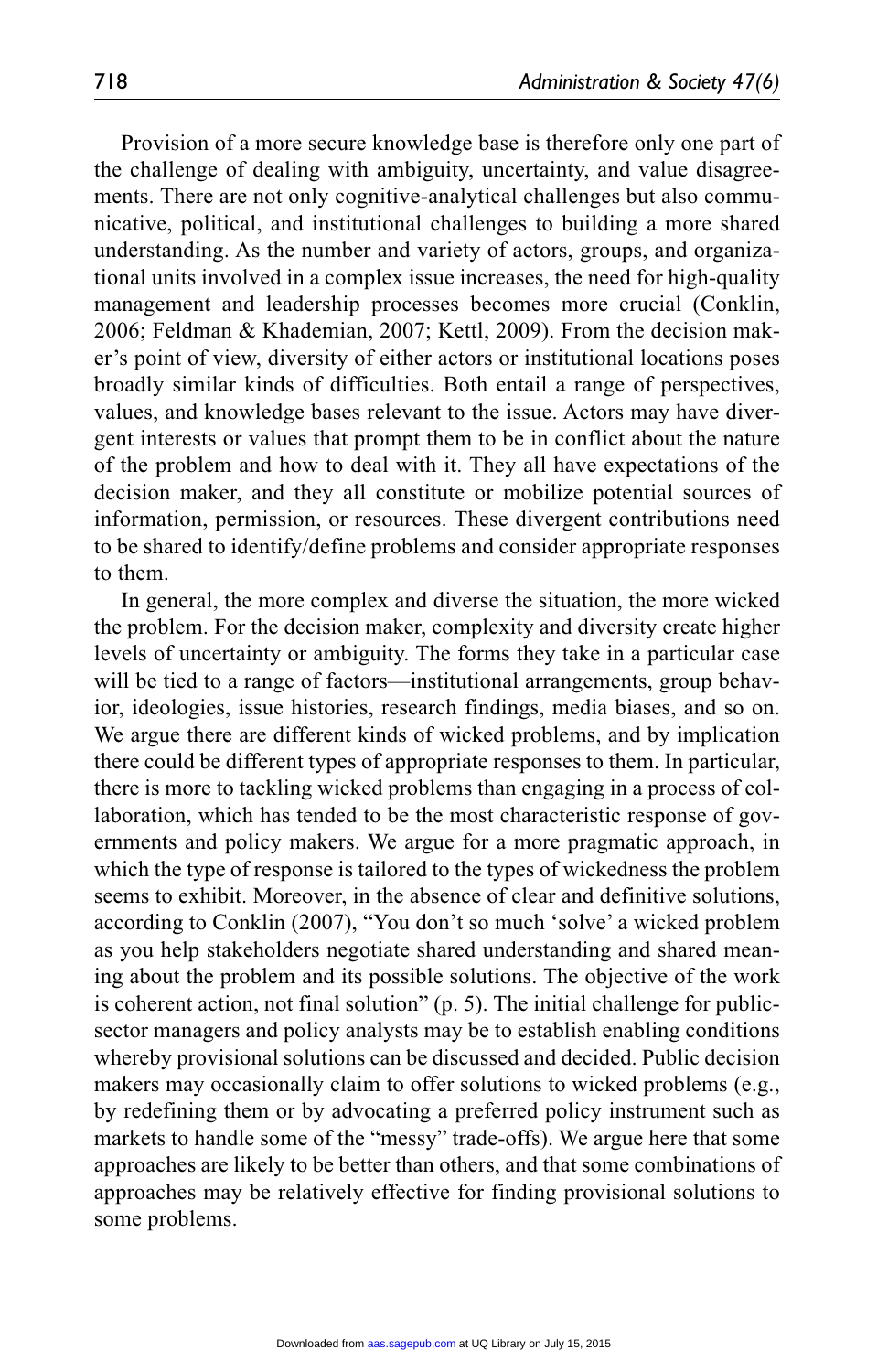## **Public Management's Shortcomings in Dealing With Wicked Problems**

Tackling wicked problems is challenging not only because of their inherent complexity but also because the mechanisms of public-sector management tend to complicate and hamstring efforts to resolve such issues. These structures and processes have evolved over time, with each new phase overlaying rather than completely eliminating its predecessor. Each phase has manifested its own characteristic approaches to the key management functions of deciding what to do, organizing, budgeting, financial management and controlling performance, and exhibited its own typical cultural norms.

Traditional hierarchical forms of public administration have not been conducive to grappling productively with wicked problems. Hierarchical forms of organization and systems of control, focused on input monitoring and process compliance, substantially limited the opportunities to think expansively about policy issues of the type that might be thrown up by wicked problems. The tendency to recruit administrative employees at entry level and retain them in the same organization, and to foster specialization in areas of professional expertise, made each department a cultural fortress. It tended to create "silos" or "stovepipes" demarcating functional areas within organizations (Wilson, 1989). All of this was reinforced by a budgetary process that featured line-item appropriations of inputs. The combination of traditional bureaucracy and interest-group politics led to a "muddling through" approach (Lindblom, 1979) that could not address the big issues in a comprehensive way.

The sets of practices introduced from the 1980s generally termed "New Public Management" (NPM) were designed in part to address some of these shortcomings of traditional administration (Hood, 1991; Pollitt, 1990). However, we argue that NPM practices have generally been ill-suited to dealing with wicked problems. This is so whether we are referring to its initial intraorganizational focus—sometimes labeled "managerialism" or "corporate management"—or its more contractualist focus entailing purchaser–provider splits, outsourcing, and privatization.

Managerialism—best characterized as "managing for results"—entails orienting the public-sector organization's structure, coordination mechanisms, financial management, staffing, and rewards toward the achievement of results, broadly conceived as either sets of program purposes or as groups of people served by programs. It was modeled on the multidivisional form of leading private-sector corporations, each with a corporate headquarters overseeing various business units, which it controlled through setting and monitoring performance outcomes (Alford, 1998; Boston,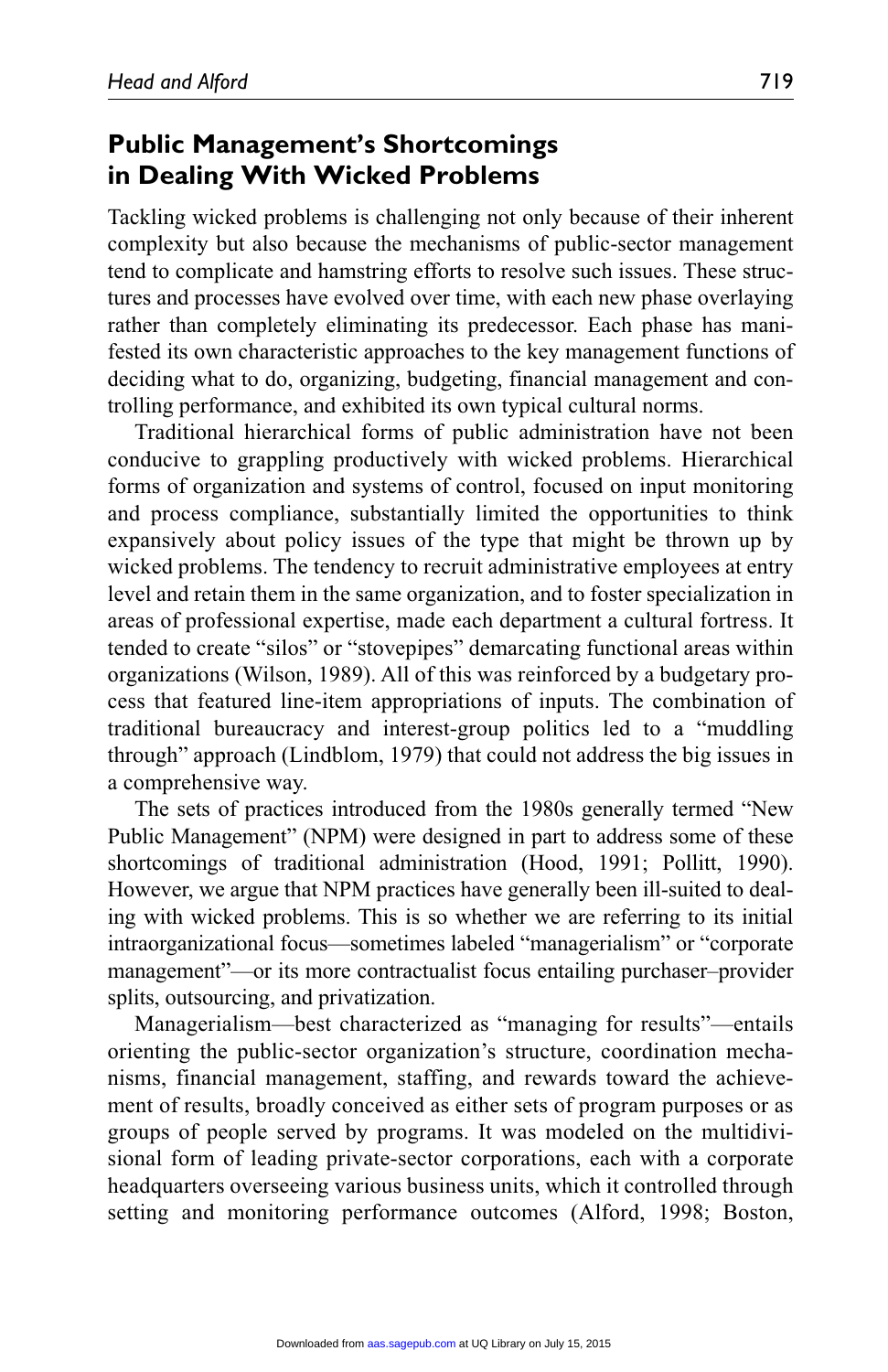Martin, Pallot, & Walsh, 1996). Staffing at senior levels increasingly focused on general managerial skills rather than professional or technical content knowledge. Budgeting systems were typically oriented to appropriations by programs.

Central to managerialism has been a rational–technical approach to making decisions, adopting corporate strategy methods from the private sector. Initially, this took the form of rational comprehensive planning—the very phenomenon to which Rittel and Webber's original paper was a response. It entailed formulating corporate objectives for the organization, delineating discrete programs related to those objectives, setting out clear outcomes for each program, drawing up action plans for achieving those outcomes, and measuring the extent of achievement at regular intervals (Frederickson & Frederickson, 2006; Radin, 2006). This model assumes that each public organization has settled goals, a supportive political environment, and control over the resources and capabilities necessary to deliver on the goals—none of which necessarily apply in the presence of wicked problems.

However, it is not only its decision-making approach that limits the capacity of managerialism to grapple with wicked problems but it is also the structures and processes through which it implements those decisions. To the extent that performance-based managerialism moves away from a focus on inputs and processes, and focuses attention further down the chain of "program logic" toward outcomes, managerialism potentially allows flexibilities in finding *alternative* means of achieving the desired results. But to the extent that it holds managers responsible for a specific set of programs or for serving a specific set of clients, the corporate management framework tends to isolate from each other those programs that may actually have subterranean connections in respect of certain wicked problems. This fragmentation manifests itself in tensions between program-based subcultures, competing policy priorities, and, at worst, turf wars within and between agencies.

This fragmentation was intensified by contractualism in three ways. First, contract-based service-delivery models tended to shift the focus back along the "program logic" chain from outcomes to outputs. This stemmed from the necessity to delineate very precisely what was required of producers in contracts; it is usually easier to specify specific outputs than broader outcomes (Carter, Klein, & Day, 1992; Wilson, 1989). But prescribing a particular output as the means for achieving an outcome tends to limit the scope for imagining other means for doing so. Second, contractualism entailed separating service-delivery functions from those devoted to formulating policy, deciding what services were needed, and arranging with providers to deliver them.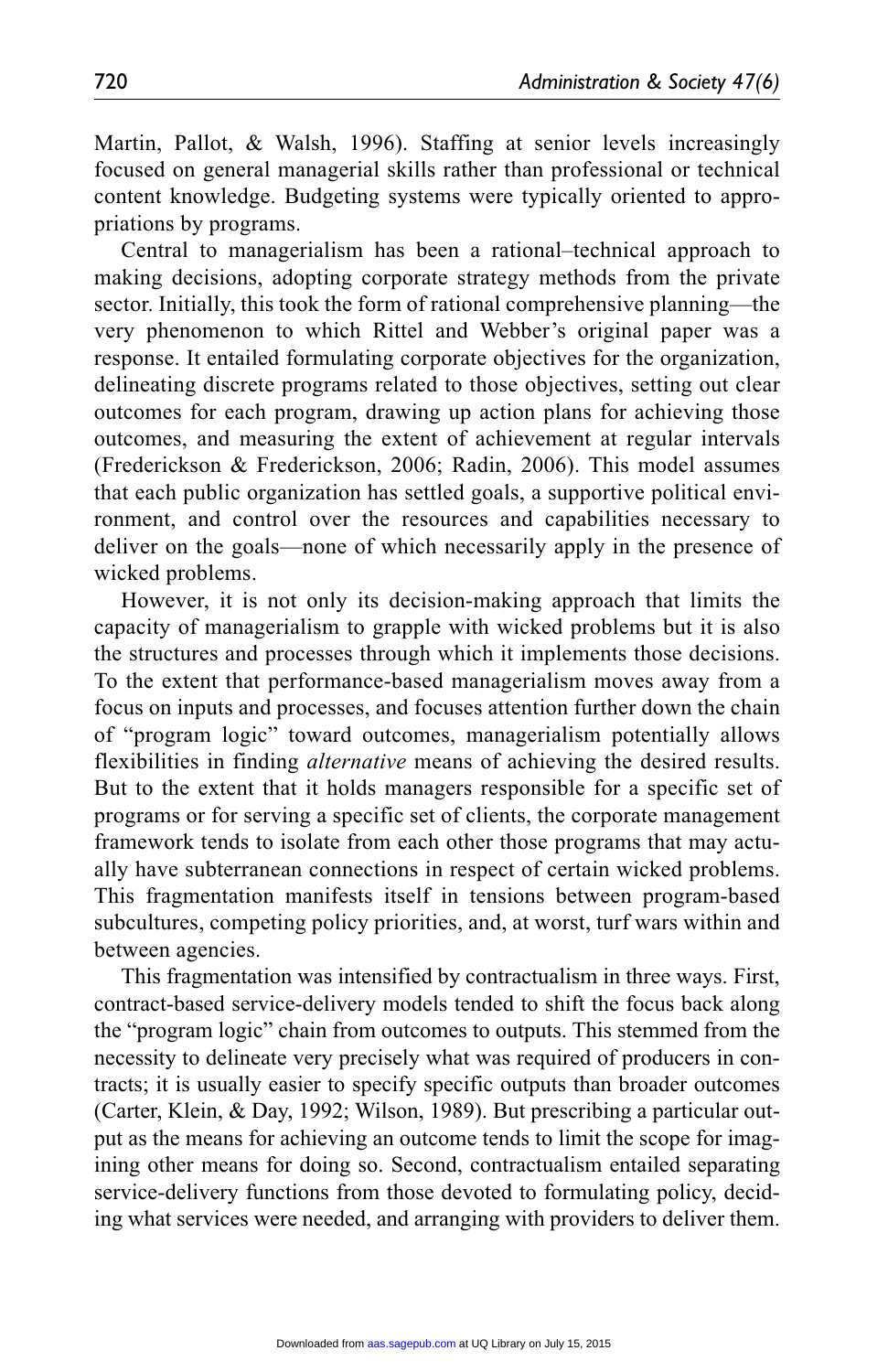This "policy/delivery" separation, or "purchaser–provider" split, also had the effect of fragmenting knowledge and understanding about factors that might cause or at least influence wicked problems. In particular, they tended to block opportunities for service providers, who were closer to the "coal-face," to provide feedback to purchasers about operational problems and about service-users' concerns that might be indicators of underlying problems (Stewart, 1996). To the extent that the providers may be private-sector firms or voluntary/community organizations, the separation is all the greater, because of the different incentives and cultural norms they exhibit. Third, contractualism entailed the establishment of competition between service providers (O'Flynn & Alford, 2008). Designed to drive efficiency and effectiveness, this also had the effect of undermining cooperation among those who might collectively have significant information or insights relating to wicked problems. Competition gave them an incentive to withhold rather than share knowledge (deHoog, 1990).

These impediments to addressing wicked problems are reinforced by some of the systems and controls that have also accompanied NPM. Financial management processes have been recast in the form of output budgeting and accrual accounting, which demand in an unchallengeable technical fashion that entities and relationships be thought of in terms of results, and generally make it harder to explore cross-agency solutions relevant to wicked problems. Individual employment contracts and performance-based remuneration of staff, especially of managers, also reinforce this tendency, enjoining employees to give priority to their silo's concerns. However, the greater emphasis on employing more generalist managers, and the increased flexibility of movement of staff across public agencies, may foster broader knowledge and experience more likely to be conducive to thinking laterally about the types of issues that involve wicked problems.

In the same vein, although almost all organizations publish well-crafted corporate plans and report earnestly on performance against those plans, the further evolution of NPM has given potential scope for less linear approaches, such as the processes that agencies utilize for developing strategies, from topdown edict-issuing to bottom-up consultative mechanisms involving all levels of the organization (and beyond) in their formulation. Thus, there is some space opening up for modes of purpose setting and decision making other than the rational goal-directed model. In particular, the recent trend toward more robust community consultation and stakeholder engagement by public agencies (Bryson, Crosby, & Stone, 2006; Hajer & Wagenaar, 2003) implies a greater willingness to open the processes of goal setting and strategy development.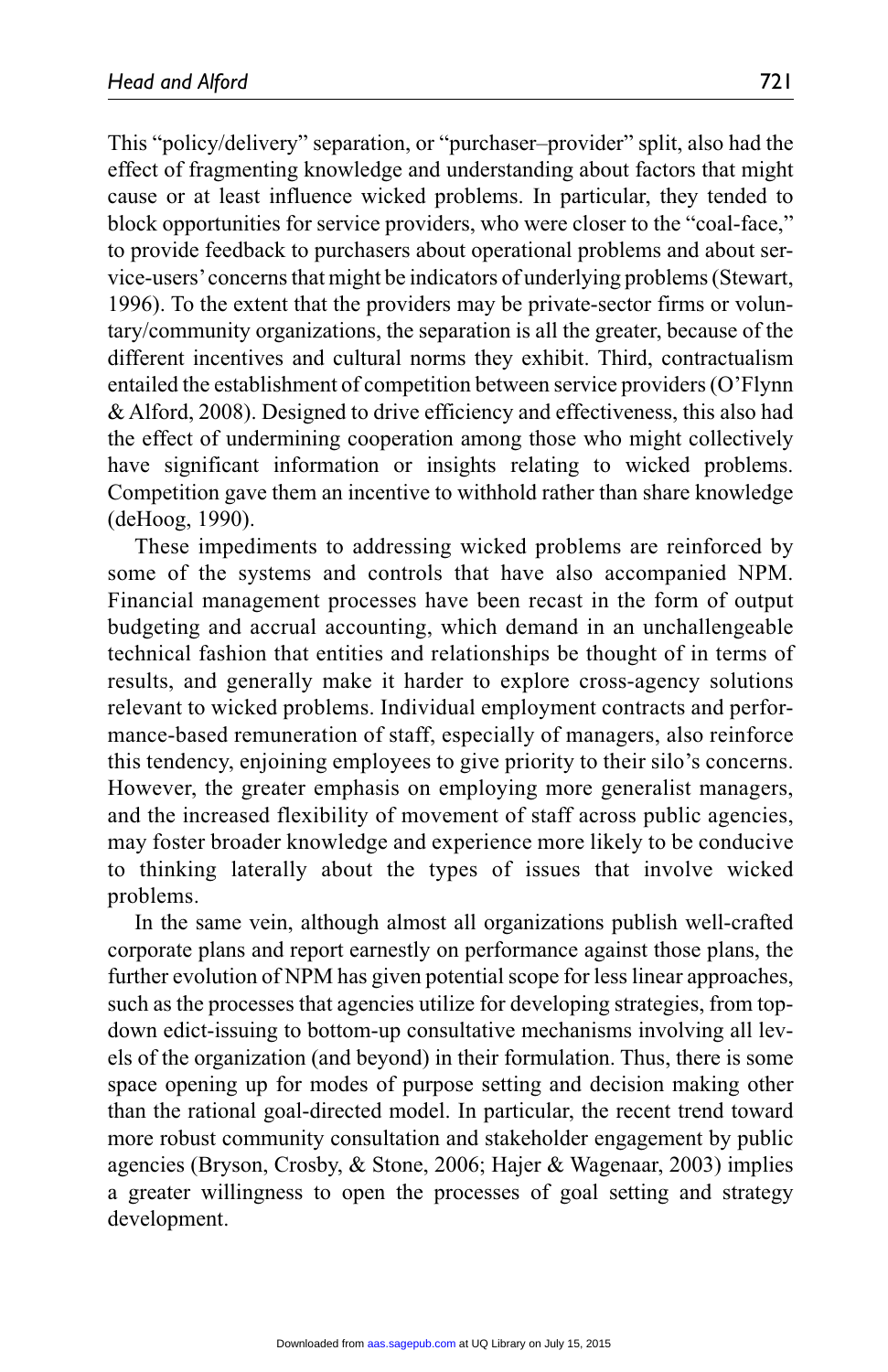In short, the conventional structures and systems of the public sector are not scoped to address the tasks of conceptualizing, mapping, and responding to wicked problems. Project management for tackling wicked problems through long-term targeted interventions would require a substantial and unaccustomed degree of flexibility in the structures and systems of public governance. More generally, addressing wicked problems calls for public officials to forge new ways of thinking, leading, managing, and organizing that recognize the complexity of the issues and processes, and that make new demands not only on their own organizations but also on other relevant actors and institutions in their environments. The remainder of this article addresses these possibilities.

## **Strategies for Dealing With Wicked Problems**

Public management research and practice have begun to address not only the conceptual difficulties but also the practical challenges of tackling "wicked problems." This work requires attention to complexity, uncertainty, and disagreement. Moreover, calls for "more research" or "more science" to address knowledge gaps are not a sufficient response, even though better information is obviously a valuable contribution both for "evidence-informed" policy making (Head, 2008b; Sanderson, 2006) and for increasing the scope of consensus. Public managers and researchers have been actively considering a range of strategies and processes to tackle these problems. Perhaps most widespread is some form of collaborative or networked management, wherein managers work across boundaries with others who have relevant knowledge and a stake in the complex issue they are grappling with (Weber & Khademian, 2008). In our view, this widespread focus on "collaboration" as a process solution to wicked problems is important but requires other measures. It is not always the primary or the best option among possible responses to wickedness, primarily because collaboration alone does not necessarily address all aspects of the complexity challenges. Therefore, we additionally consider two further approaches: broader ways of thinking about variables, options, and linkages; and new models of leadership that better appreciate the distributed nature of information, interests, and power. We also include a brief consideration of the secondary changes to management structures and processes that might support these strategies. Not only is each of these strategies important in itself in tackling wicked problems but the literature also highlights the important role of the interaction *between* them (see Chrislip & Larson, 1994; Crosby & Bryson, 2005; Huxham & Vangen, 2005; Lasker & Weiss, 2003).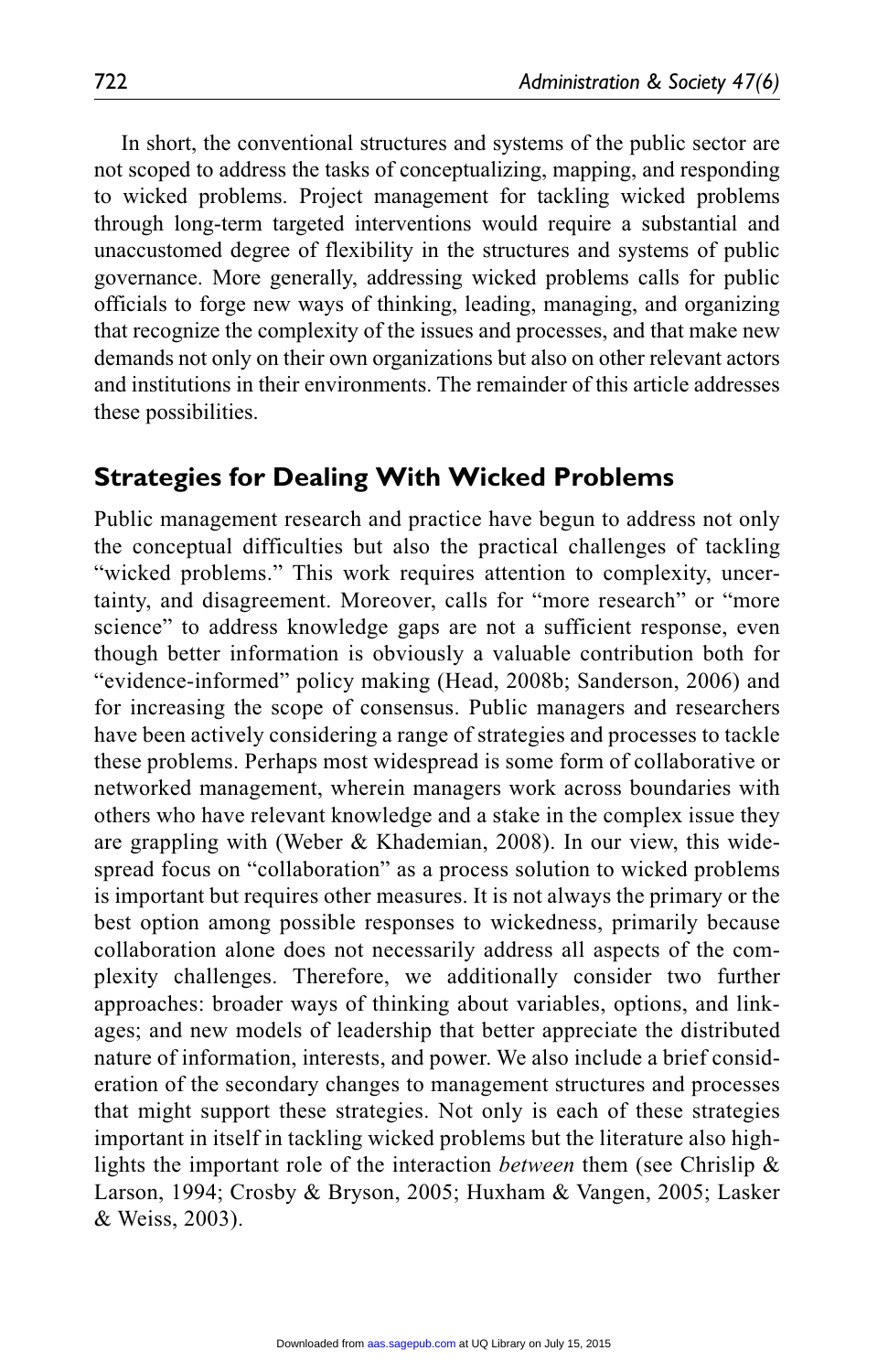# *Broader Ways of Thinking About the Variables, Options, and Linkages*

There have been many calls in recent decades for more holistic approaches to thinking broadly about major social problems and about the possible ways of addressing them. Taking a broad contextual approach allows greater room to discover alternative means of solving problems. We will briefly note three aspects of this style of thinking.

First, Schon and Rein (1994) advanced an approach founded in what they called "frame reflection." They argued that there are endemic problems in social policy that are not amenable to definitive solution either by authoritative determination (e.g., regulation) or through appeals to scientific knowledge. Intractable disputes, according to Schon and Rein, are likely to be grounded in different "frames" and value perspectives rather than in disagreements about scientifically verified knowledge. Wicked problems therefore are not able to be understood and solved by scientific reports and new research. Such issues can only be understood and discussed clearly by addressing the value perspectives that frame the understanding of issues and possible solutions. Much policy debate takes the form of bargaining in the political marketplace to achieve temporary compromises on difficult issues, but the underlying differences may persist. According to Schon and Rein, an alternative approach is to construct a metaframe that builds on the conflicting frames of reference deployed by key actors. Depending on the scale of the issue, it may be feasible for policy designers to involve the antagonists themselves in constructing a shared narrative that recognizes multiple voices, teases out the implications of these value preferences, and seeks to resolve conflicts.

This activity is partly analytical and partly discursive—stakeholders are confronted with the responsibility for working through the implications of a more coherent approach. There may also be an important contributing role for researchers and policy analysts by delineating the factors shaping a complex situation, mapping the complex patterns of causality at work, and calibrating the likely effects of new interventions or programs. In some cases, the analytical task may be assisted by deeply involving nongovernment stakeholders who have expertise in delivering services and in evaluating performance. For example, Schorr (2003) has developed workshop methodologies for mapping the challenges faced by human service professionals in both understanding the complex issues and developing more effective approaches to address the well-being of children and youth in poor suburbs.

Second, systems thinking, in the nontechnical sense adopted by Senge (1992), Chapman (2004), and Seddon (2008), attempts to overcome the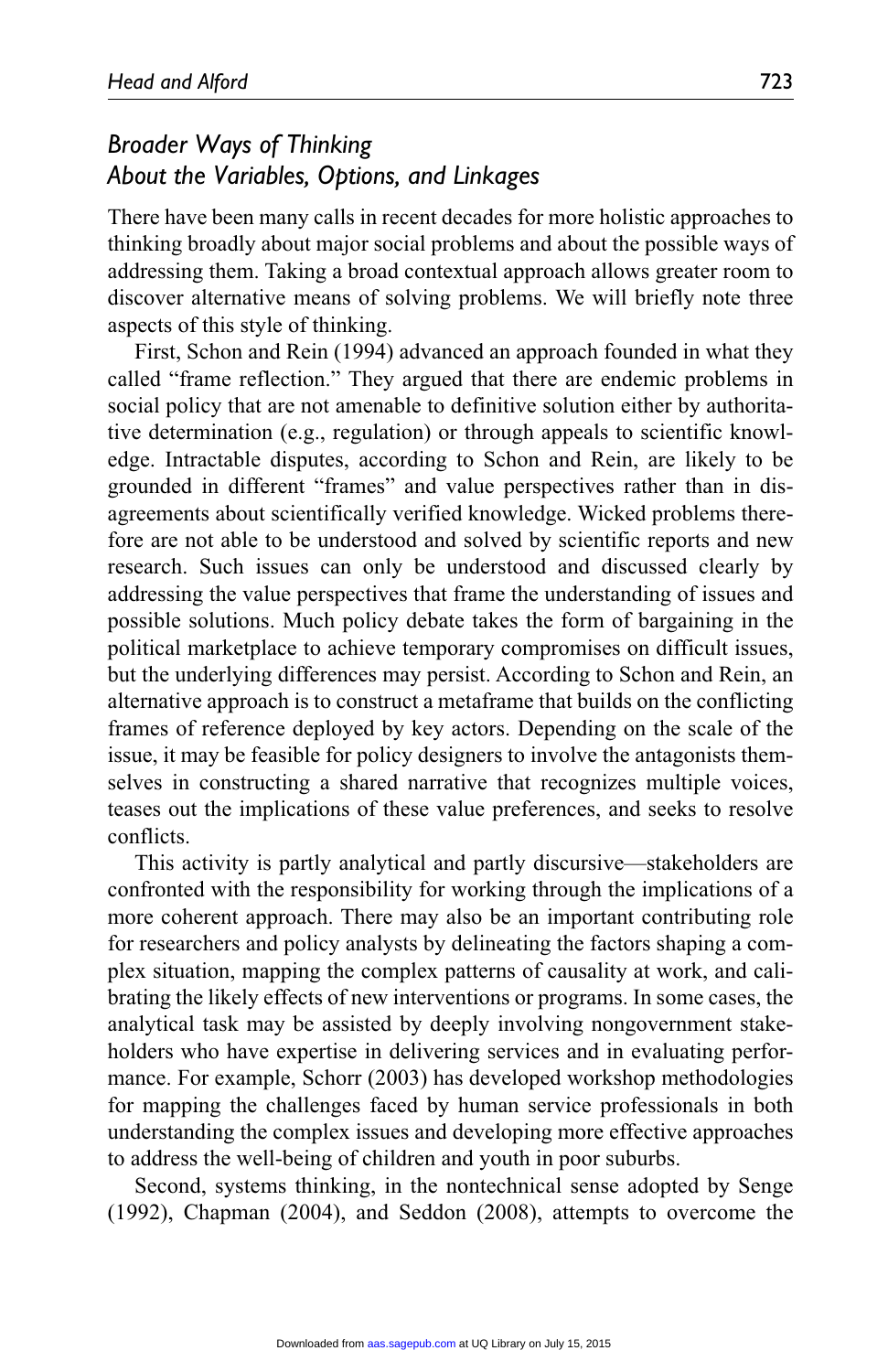mechanistic and linear metaphors of "command-and-control" that tend to be common in organizations, taking instead a more holistic and interactive approach to causes and impacts. Systems thinking accepts that social knowledge is provisional and context dependent. It entails consideration not only of the desired outcomes but also of the complex web of inputs, processes, and outputs that lead to these outcomes. This includes considering not only the core production process within the relevant organization but also the auxiliary or parallel processes outside each organization, across other organizations, or in the wider society. This approach can be deployed to search, in a relatively comprehensive way, for factors that may contribute to the nature of a wicked problem and factors that can contribute to its being addressed. Systems thinking in this way can be helpful in understanding the complexity dimension of wicked problems, but it is less applicable for dealing with the political and communicative aspects of wicked problems. Other analytical approaches to establish the program logic for particular policy settings include cognitive mapping (Toulmin, 2001), causal mapping (Axelrod, 1976; Bryson, Ackermann, Eden, & Finn, 2004), and logic modeling (Millar, Simeone, & Carnevale, 2001).

Third, complexity theory has been used to highlight some of the chaotic and contradictory aspects of policy interventions in complex settings. It was developed in the physical and computational sciences and has recently been applied to policy and institutional issues (Geyer & Rihani, 2010; Kiel, 1994; Schneider, 2012; Tiesman et al., 2009). Key ideas from complexity science, such as interdependence, feedback loops, emergent features, and surprises, have been adopted in environmental policy to explain ecological processes and the impacts of human interventions (Berkes et al., 2003). Much of this work has been closely linked with accounts of how "adaptive management" is required to respond flexibly to the changing social and institutional contexts and challenges, and how policy networks can positively respond to rapidly changing circumstances (Berkhout, Leach, & Scoones, 2003; Haynes, 2003; Tiesman et al., 2009). The main uses of complexity theory have been to aid the analysis of complex trends and challenges rather than to demonstrate more effective solutions. These aids to analysis can usefully supplement the other major approaches to be considered below: collaboration and coordination, the role of leadership, and the need for enabling processes in public governance.

### *Collaboration and Coordination*

The research literature on addressing complex problems suggests that cooperative approaches are likely to be central instruments (e.g., Alford  $\&$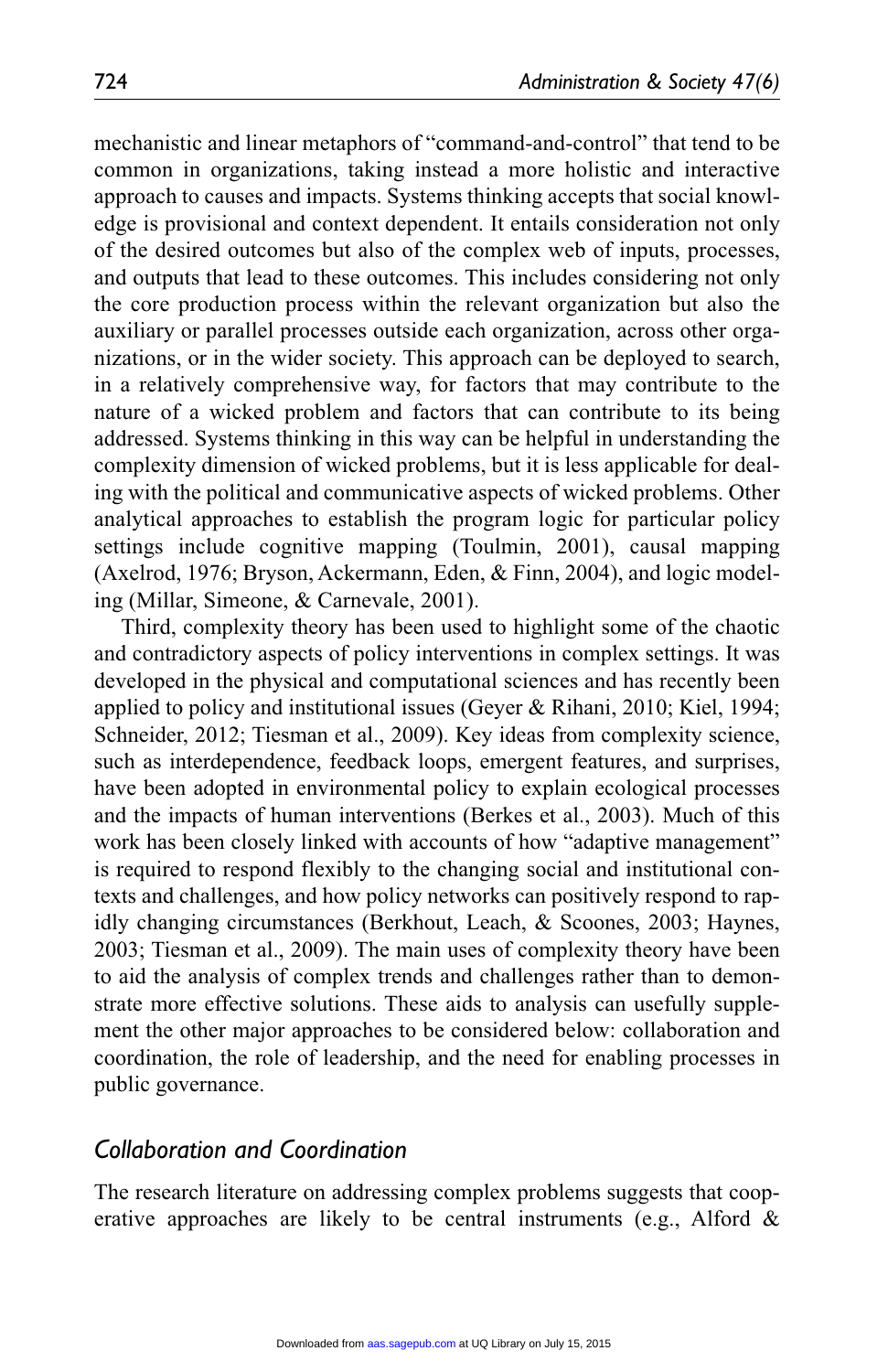O'Flynn, 2012; Bingham, Nabatchi, & O'Leary, 2005; Lovan et al., 2004; O'Leary & Bingham, 2009). In recent decades, more collaborative arrangements have been emerging between many different types of partners (Kickert, Klijn, & Koppenjan, 1997; Mandell, 2001; Wondolleck & Yaffee, 2000). Collaboration and partnering can take many different shapes—for example, between organizations within the same governmental jurisdiction or between different levels of government, or alternatively the relationships might be forged across sectors, that is, between government agencies, private firms, and nonprofit/community organizations (Agranoff & McGuire, 2003; Goldsmith & Eggers, 2004; Imperial, 2004). It can entail different mixes in the roles played by partners, such as defining policy, implementation, or resource provision (Agranoff, 2007; Savas, 1987).

The literature reflects this diversity with varying perspectives based on (inter alia) policy network theory, resource dependency theory, exchange theory, and collaboration as a management issue—which not only differ from each other in defining respects, founded in their disciplinary origins, but also converge in other respects (for a useful survey, see Sullivan & Skelcher, 2002). There are also important conceptual distinctions between degrees of closeness of relationships, for example, cooperative, coordinative, and collaborative approaches (Keast, Mandell, Brown, & Woolcock, 2004). For our purpose, collaborative working may include greater or lesser degrees of either voluntarism or formal contractual partnering. At its core, however, it entails at least some degree of shared understanding, agreed purposes, mutual trust, and usually an element of interdependence (Huxham & Vangen, 2005), which usually require time, effort, and skill to bring about. These processes are part of a potentially virtuous circle: they enable more successful collaboration, but in turn they are reinforced by the resultant cooperation (Ansell & Gash, 2008). With that in mind, our focus here is not so much on what facilitates collaboration as on the impact of collaboration on wicked problems. We find many points of convergence between the different literatures on this critical aspect.

The presence of collaborative relationships is likely to enhance the understanding and addressing of those wicked problems where there are multiple parties with differential knowledge, interests, or values. This is one form of what Huxham and Vangen (2005) called "collaborative advantage," a term that includes, inter alia, a role for collaboration in tackling the kinds of problems we normally regard as "wicked" and for which there is no other way, such as poverty, crime, or drug abuse. Where collaboration is operating effectively (Ansell & Gash, 2008; Head, 2008a), it can help in addressing wicked problems in three ways.

First, the presence of functioning cooperative networks increases the likelihood that the nature of *the problem* and its underlying causes can be better,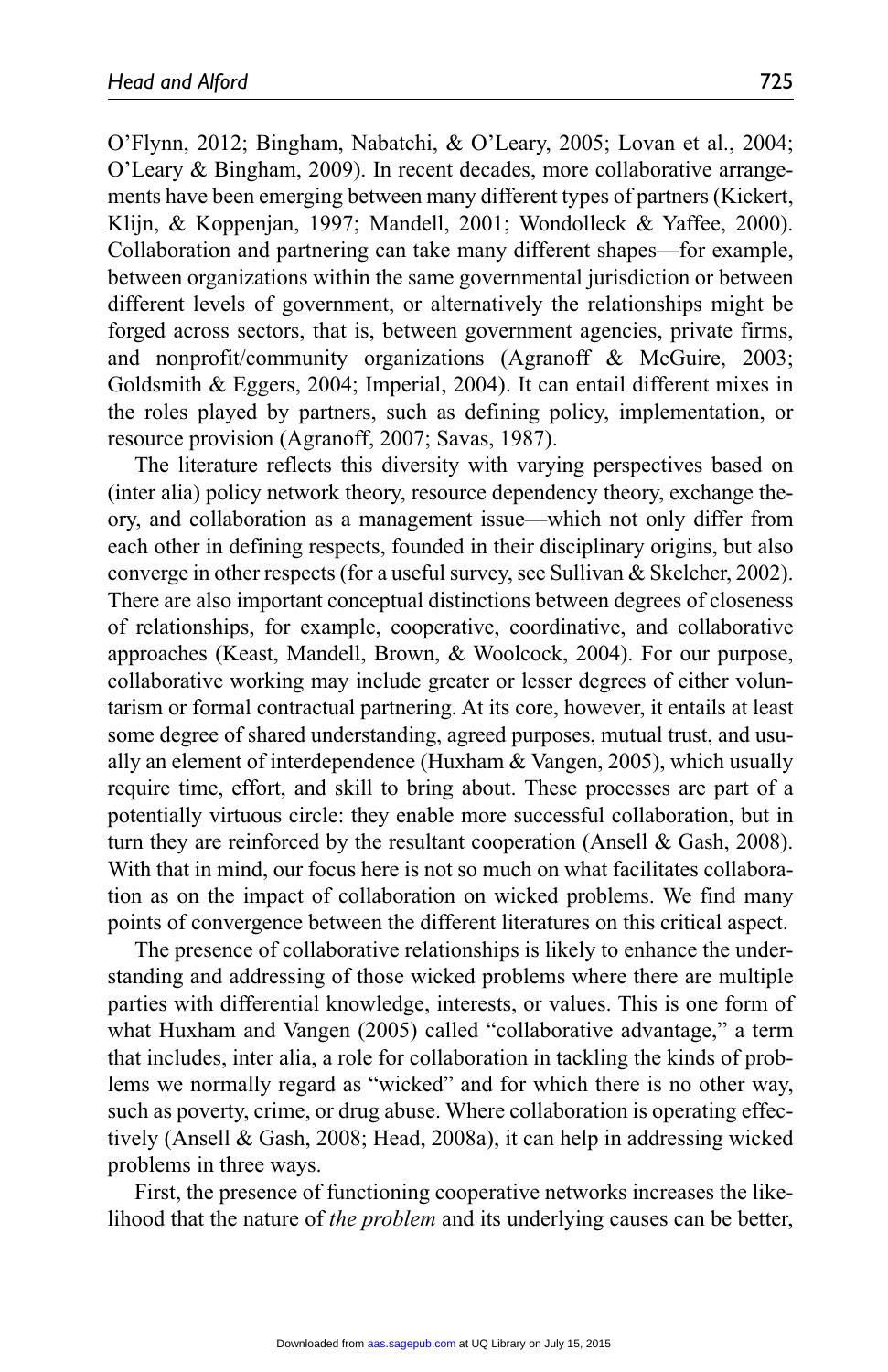if not entirely understood (North, 2000; Padilla & Daigle, 1998). This manifests itself as a shared understanding of the problems and overarching purposes (Bentrup, 2001; Pahl-Wostl & Hare, 2004). This not only arises in part from a shared ownership of the deliberative process (Gunton & Day, 2003; Tett, Crowther, & O'Hara, 2003) but also arises from the involvement of a wider array of actors, offering more diverse insights into why a situation has arisen.

Second, collaboration increases the likelihood that provisional *solutions* to the problem can be found and agreed upon, not only because a wider network offers more insights but also because greater cooperation improves the prospect that diverse parties (who may have differing interests concerning the issue) may reach an understanding about what to do. This follows from having pooled knowledge and openness to joint problem solving (Chrislip & Larson, 1994), and is sustained by "small wins" as collaboration evolves (Ansell & Gash, 2008; Levine & White, 1961).

These roles of problem and solution identification in collaborative governance are equally significant in the network literature (Rhodes, 2007). As noted by Agranoff (2007),

It is rare that a single government or agency has a monopoly on potential problem solutions . . . Some problems such as nonpoint source pollution involve a wide range of actors . . . The information function in networks is core to its operations because multiple parties must be convened to explore the various dimensions of a problem, to become aware of the technology used to deal with each facet of a problem. (p. 222)

Third, it facilitates the *implementation* of solutions, not only because the parties are more likely to have agreed on the next steps but also because it potentially enables shared contributions, coordinated actions, and mutual adjustments among them as problems arise in putting the agreed solution into practice (Koppenjan & Klijn, 2004; Mandell, 2001), enhanced by bestowing autonomy and hence flexibility on organizational representatives (Bardach, 1998).

A number of characteristics of collaborative arrangements enable these effects to be realized. Some of them reside in the practices of managers in networks. Feldman and Khademian (2007), for instance, identified "inclusive management" as a set of practices that create "communities of participation," including informational work ("recognizing ways of understanding policy issues and disseminating information about these different ways of knowing") and relational work ("creating connections between the people who need to work together"; Feldman & Khademian, 2007, p. 311). This enables parties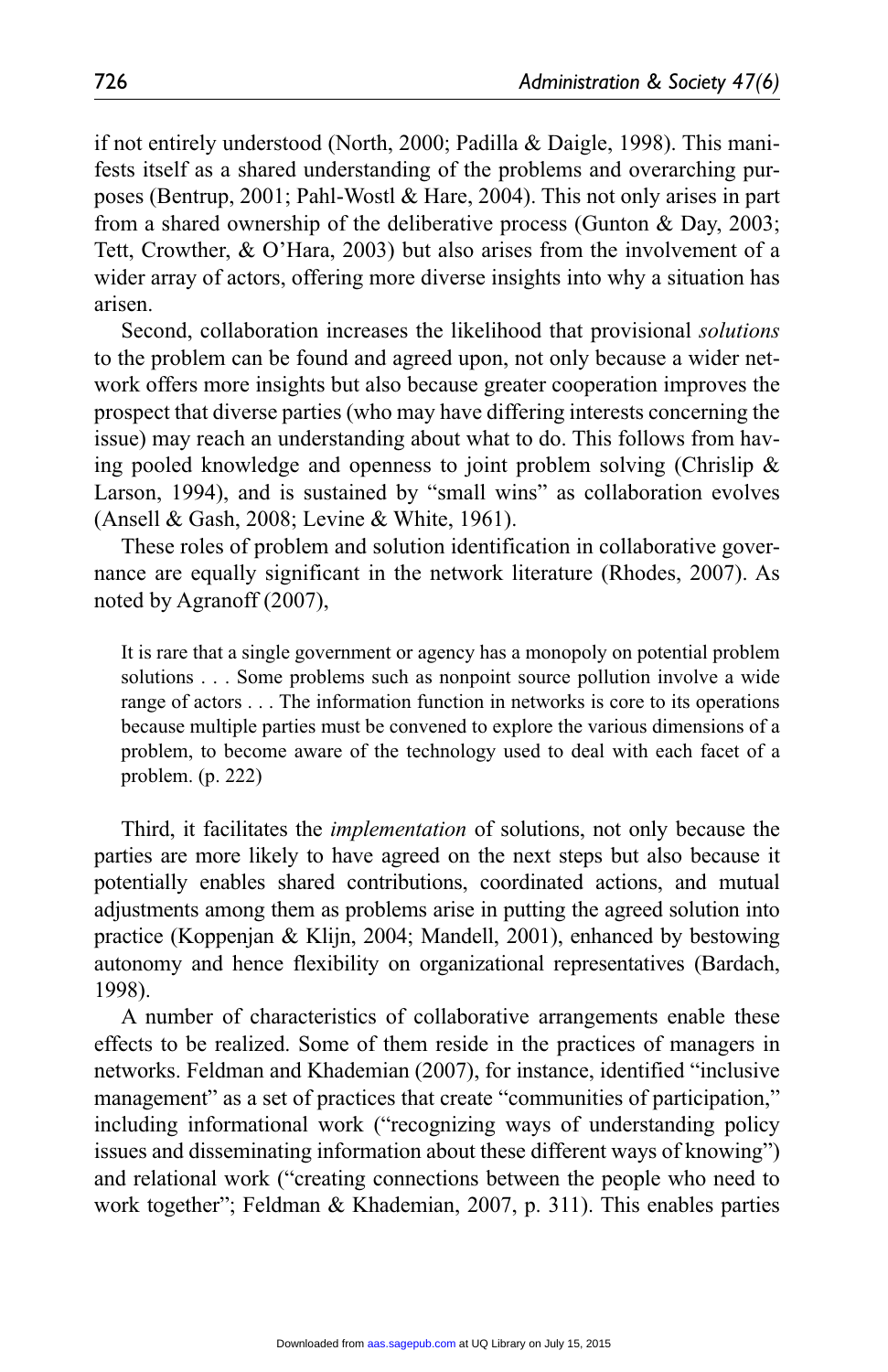with different ways of knowing a contentious issue to recognize other viewpoints.

Equally important is that collaborative networks can tap into a wider body of specific knowledge and skills than can unilateral decision makers. The broader array of parties within such networks may bring to the cooperative arena different and in some cases complementary *expert* knowledge, based on their professional and other training, and *situational* knowledge, based on their social or institutional location. To the extent that some of the parties already have experience in dealing with collaborative arrangements, they may also bring useful skills concerning the establishment and maintenance of working relationships.

Of course, there is no guarantee that these different elements of knowledge will come together in a fruitful fashion. In particular, parties with conflicting interests may wield their knowledge to engage in gaming behavior—indeed, this may well be part of what makes the problem "wicked." Moreover, expertise may be harnessed to sharpen and inflame political conflicts. Consequently, two other characteristics of collaborative arrangements are also important in enabling this knowledge to be productively brought to bear upon intractable problems. The first is that collaborating parties are likely to engage in regular *communication* as a normal part of their collective endeavor. This means there will be more circumstances arising in which parties raise matters that may be symptoms of wicked problems, increasing the likelihood that someone may "join the dots" and discern an underlying issue. Communication among the parties increases the likelihood of them engaging in problem-solving behavior and finding ways forward, for example, by identifying "win–win" solutions, which typically depend on contending parties revealing pieces of information about their own situation and preferences. Communication also assists in the processes of mutual adjustment as problems arise in implementation. Where parties are far apart, an intensive process of facilitated dialogue may be necessary to allow these views to be adequately voiced as a basis for further negotiation and common ground (Campbell, 2003; Forester, 1999; Lewicki et al., 2003).

The second characteristic of collaboration that assists in dealing with wicked problems is that it entails a degree of *trust and mutual commitment* among the parties (Bardach, 1998). This increases the probability that parties will feel comfortable about revealing information that may make them vulnerable to opportunistic behavior by other parties. To the extent that they trust each other, actors will be more likely to take the risk of disclosing such information, thereby enhancing the extent to which differential knowledge is brought to bear on the problem. They are also more likely to proceed with collaborative courses of action to tackle such problems where they are depen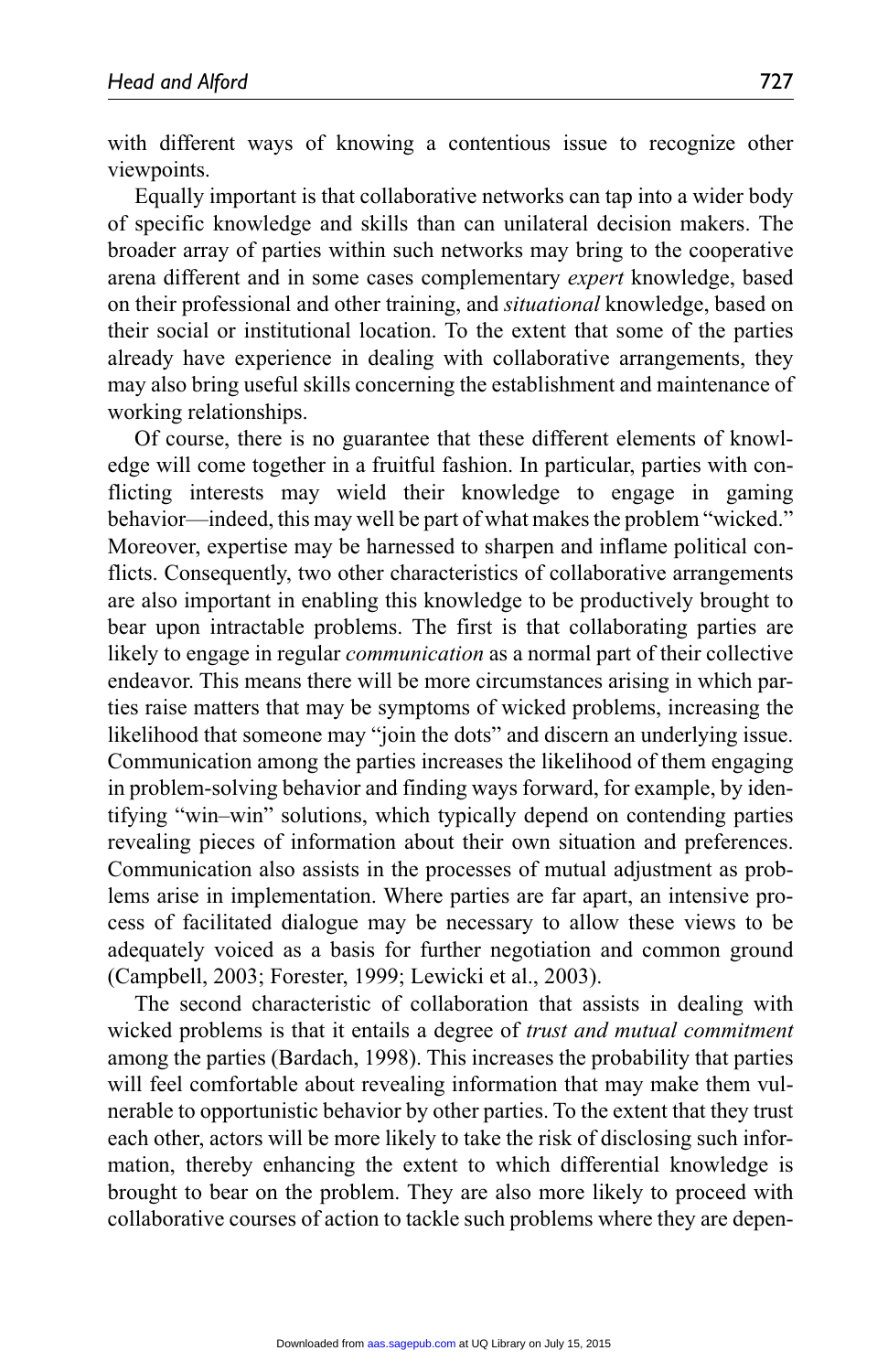dent on the trustworthiness of others. Trust is therefore an important foundation stone for harnessing collaborative working to address wicked problems.

However, although trust is necessary for collaborative arrangements, it is also very difficult to establish and build, especially in the public sector (Alford & O'Flynn, 2012). Ideally, for trust to grow, it is necessary for parties to demonstrate reciprocity and to avoid reneging on undertakings. The trustbuilding effects of these actions take time to be realized (O'Leary  $\&$  Bingham, 2009). They also require some autonomy on the part of the people in the relationship. These conditions can be difficult to maintain in the context of a public sector that is prone to turbulence (and inconsistency over time), and where accountability regimes reduce managers' autonomy and constrain their ability to avoid reneging or to engage in reciprocity. Indeed, these characteristics of the public sector may in themselves contribute to the "wicked" characteristics of some situations. To a degree, their effect on collaboration and trust building can be ameliorated, but not eliminated, by devices such as staff development, flexible organization structures, and conscious attention to anticipating risks and "managing the authorizing environment," including good communication between political and administrative leadership groups (Bardach, 1998; Moore, 1995). Collaborative ventures can also be prone to other shortcomings, such as vulnerability to political or financial barriers that diminish energy, power asymmetries, excessive focus on process, vague understanding of (often multidimensional) performance, and many others (see McGuire & Agranoff, 2011).

In summary, collaboration offers one way of recognizing the complexity of problems and engaging the multiplicity of actors affecting the "wickedness" of a problem. But it can be difficult to establish and sustain robust collaboration in a public-sector context subject to turbulence and strict accountability rules. As Huxham and Vangen (2005) caution, "Seeking collaborative advantage is a seriously resource-consuming activity . . . Our message to practitioners and policy makers alike is *don't do it unless you have to*" (p. 13, italics in original). Wicked problems are usually ones where "we have to," but that does not make them any easier to address.

### *New Leadership Roles*

Overlapping these collaborative strategies and processes is growing attention to a third factor in tackling wicked problems: the role of leadership. Whereas collaboration by its nature is prone to the vicissitudes of multiple parties with varying interests and capabilities, leadership can be seen, if it is effective, as bestowing a degree of coherence and mindfulness, if not control, on its workings.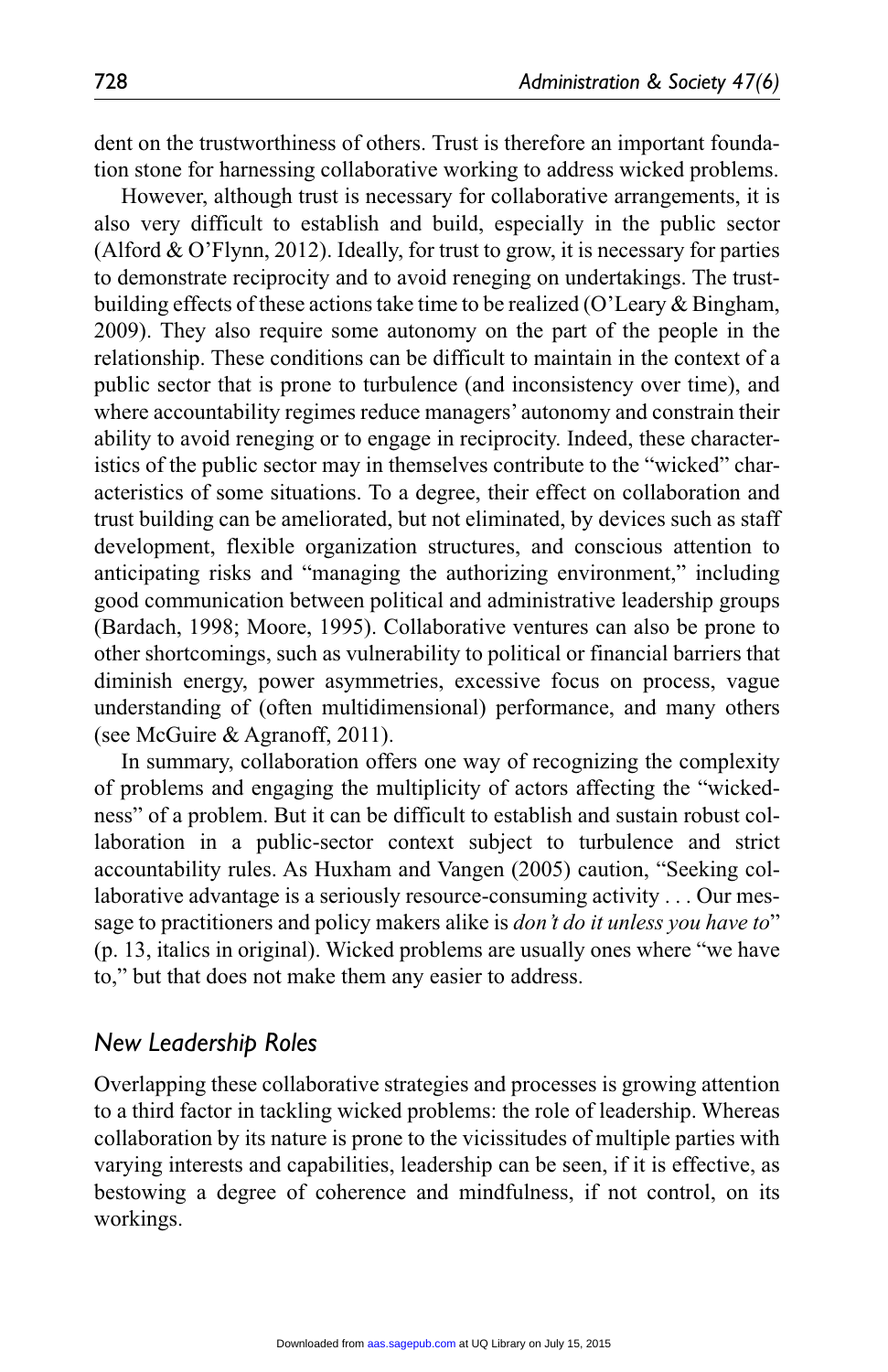It is necessarily about the practices of managers rather than structures. It focuses on the role of leaders, particularly in inducing others to adapt to new circumstances or to accommodate contending positions. Here, we consider three main approaches to the field of leadership.

The first is the dominant orthodoxy in leadership studies, represented by writers like Jaques and Clement (1991), Kotter (1990, 1996), or Kouzes and Posner (1987), which we consider if only to register its shortcomings in dealing with wicked problems. Sometimes called "transformational leadership," it typically focuses on the CEO as "corporate hero" (Currie & Lockett, 2007). According to this orthodoxy, common in government as well as in business, a leader has two key roles (Kotter, 1990; Kouzes & Posner, 1987). One is to frame a vision (or set a direction, purpose, or strategy) for the organization usually implying an ability to recognize what is wrong with "where we are now." The other role is to get others to pursue that vision/direction/strategy by inspiring, enabling, and empowering them to do so.

However, this conception sits awkwardly with the task of working on wicked problems. The assumption that the leader should frame a vision or set a direction implies that he or she should be capable of diagnosing problems and devising solutions to them. But Heifetz (1994) argued that leaders quite often encounter situations where it is beyond the cognitive capacities of any individual to identify what is wrong and determine ways of addressing it. The knowledge and insights relevant to the issue are instead distributed among those who are led. Moreover, the new situation may pose difficult issues for those who are led, confronting them with the need to make major accommodations with a changing reality. These situations can validly be seen as wicked problems.

Instead of transformational leadership, Heifetz (1994) offered a second approach to dealing with complex, intractable situations: adaptive leadership (see also Heifetz & Linsky, 2002; Parks, 2005). "Adaptive challenges" happen to be very common for public-sector leaders. Although Heifetz does not use the term, he is effectively talking about wicked problems. He proposes that these situations require the leader not to announce a strategy and expect compliance but rather to engage in a process he terms the mobilizing of adaptive work. Public managers (here understood as including *both* elected and appointed officials) need to go beyond the traditional notion of top-down direction. Such leaders instead should lead organizational members and/or stakeholders in undertaking *themselves* the collective work of grappling with the problem (Heifetz, 1994). In effect, those who are led are asked to perform the shared leadership role of setting a direction.

Of course, this is a complex process, and one that requires particular leadership skills on the part of the leader, but different from those in the orthodox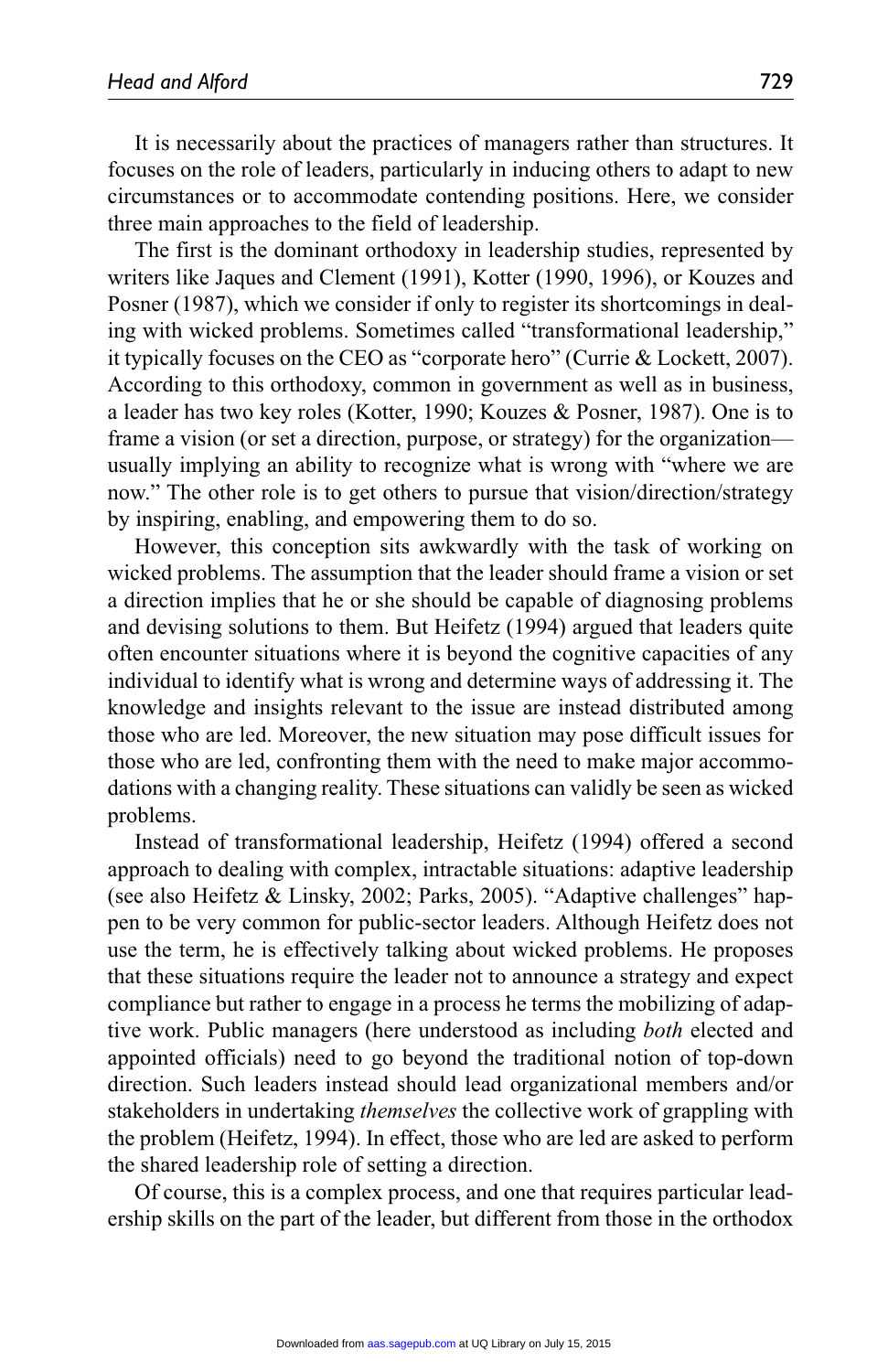model. What makes it especially difficult is that followers expect the leader to provide them with a direction; they get anxious when challenged to do this for themselves. The leader's role, therefore, is not only to challenge people to do this work but also to provide the right circumstances in which it might thrive. Heifetz (1994) called these circumstances a "holding environment" a context (such as a deliberative forum or a set of agreed behavioral ground rules) for containing the stresses of organizational members' adaptive efforts (p. 103). The leader needs to steer a delicate course between provoking people to examine uncomfortable issues and having them cope with the stress this engenders. Thus, the role is one of "identifying the adaptive challenge, keeping distress within a productive range, directing attention to ripening issues and not diversions, giving the work back to the people, and protecting voices of leadership" (Heifetz, 1994, p. 207).

Mobilizing adaptive work is therefore relevant to our spectrum of problems. It offers a facilitative method for addressing complexity by bringing forth knowledge that is beyond the compass of a leader acting alone. And it deals with diversity by involving multiple parties in a manner that not only brings out their differential knowledge but also enables the surfacing of contending values and interests, and dialogue between those in whom they reside. Depending on institutional context, there will be important and distinctive roles and responsibilities for political leaders and administrative officials in encouraging and guiding these processes.

Kindred approaches are visible in Feldman and Khademian's (2007) work on the practices of inclusive management, which can contribute to creating holding environments (see also Conklin, 2006). Stoker (2006) suggested that dialogue-based work across stakeholders, and networked arrangements to tackle shared problems, can provide useful motivation in the creation of public value. Bentley and Wilsdon (2003) argued that adaptability and agility are increasingly necessary features of governmental leadership capable of working with stakeholders to seek new approaches. However, in the governmental world of organizational power and political interests, the availability of such facilitative methods may not suffice to break through the institutional inertia and entrenched practices to produce new solutions.

The third approach is collaborative leadership, or what Crosby and Bryson (2005) called "leading in a shared-power world," which encompasses a range of perspectives united in their recognition of the interaction between collaboration and leadership. Indeed, many of them see collaboration as a significant aspect of leadership, and leadership as a necessary impetus for collaboration (e.g., Chrislip & Larson, 1994; Crosby & Bryson, 2005; Gray, 1989). Indeed, some of the skills regularly cited as quintessentially those of leadership—such as reading people, big-picture thinking, communication, influencing, trust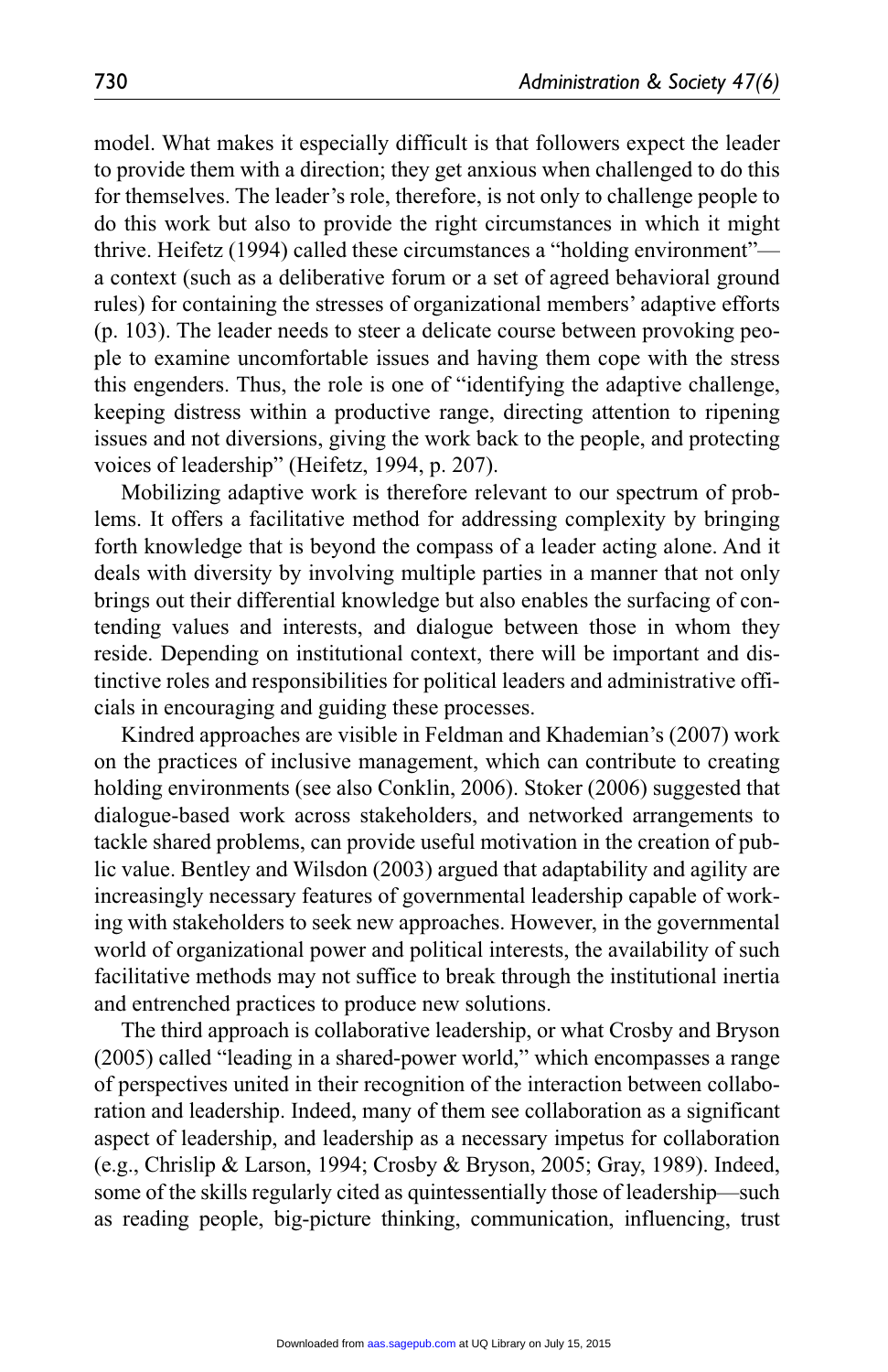building, and persuading—also regularly appear on lists of collaboration skills (see Bingham et al., 2005; Goldsmith & Eggers, 2004; Williams, 2012).

Collaborative leadership entails leading without the levers of control or monetary incentives normally available in hierarchy or managerial command (Nowell & Harrison, 2010). Some might infer from this that collaborative leaders lack all but a nebulous capacity to persuade, and therefore cannot really achieve much. But the lack of powers to remunerate, or to hire and fire, by no means exhausts the panoply of ways leaders can elicit cooperation from partners. Others include the capacity to determine who is in the collaboration by virtue of who gets invited, frame the issue(s), orchestrate the agenda, recognize particular expertise, engage in win–win negotiations, spot entrepreneurial opportunities, and generally engage in diplomacy (Alford & O'Flynn, 2012; Bingham et al., 2005; Goldsmith & Kettl, 2009; Huxham & Vangen, 2005; Williams, 2012).

Both the adaptive and the collaborative leadership perspectives offer something which the orthodox transformational model does not: a means of eliciting collaborative contributions without having formal authority. But they are limited as leadership approaches to the extent that they entail the shortcomings of adaptive work and collaboration that we have already noted.

## *Enabling Structures and Processes*

So far, we have been considering how public managers might think and act in their efforts to tackle wicked problems. But whatever their practices, they can be constrained by the structure and processes of government administration. Pursuing these strategies proposed could be a little more practicable if changes were made to structures and systems in the public sector, which we consider only briefly here. First, this new approach is likely to be easier to establish and adapt if the *organizational structure* is flexible. Typically, this involves some form of matrix structure, in which staff have a "home" responsibility in a particular function or program, but it is understood that they may occasionally be "re-posted" to a strategic project, perhaps for an extended period. Organizations need to be able to assemble and reassemble project teams as problems emerge, progress, and come to some sort of resolution. Some illuminating examples of this have been organization structures adopted by the devolved Scottish government, which has structured all of its activities around six broad objectives and various outcomes (Scottish National Government, 2012), and the Dutch civil service, where two program ministries have been established, each responsible for broad outcomes, such as the integration of immigrants into the society, and each required to draw, with the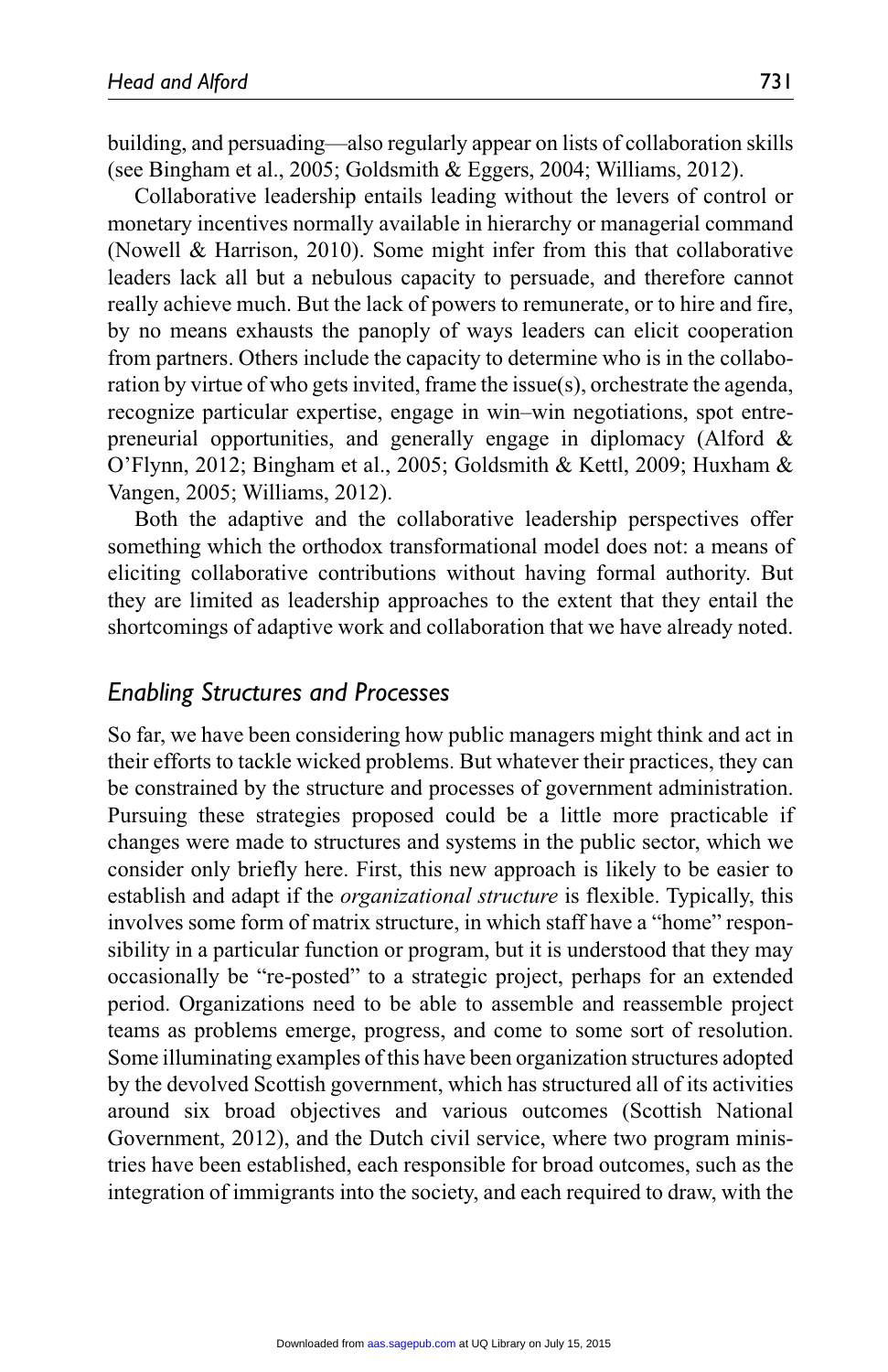help of a big budget, on other ministries for capabilities as required (Karre, van Twist, Alford, & van der Steen, 2012).

Second, it calls for more flexible *budgeting and financial systems*. Output budgeting constrains funding to particular product and service groupings. Yet, there is no compelling reason why budgeting and appropriation rules could not enable a given allocation to be either for an outcome, an output, or a process, all within the same budget. Importantly, it should also be possible to allow collaborating agencies to "pool" budgets. Finally, as some governments have already shown, authority can readily be devolved to make limited reallocations closer to local project management level. These new approaches would also require some careful and negotiated attention to resolving joint accountability issues that are acceptable not only to the parties but also to audit and oversight bodies (Wilkins, 2002).

Third, new strategic approaches would call for a more sophisticated or nuanced approach to *performance measurement* and program evaluation (Van Dooren, Bouckaert, & Halligan, 2010). Typically, this should focus more on the results end of the program logic, because this allows more flexibility concerning the processes by which outcomes are achieved, but it should also recognize two other things: (a) the complex feedback loops permeating these processes, and (b) the long lead times often required to address wicked problems, through greater focus on evaluating intermediate and precursor steps.

Fourth, in relation to *human resources* management, processes for the recruitment, promotion, and skills development of staff would need to be reconsidered. New approaches would require more emphasis being placed on the knowledge, experience, and skills suitable to working in more openended, collaborative, and adaptive situations (Alford  $\&$  O'Flynn, 2012; Williams, 2012).

These changes to processes and attitudes may require rebuilding the capacity of the public sector in important ways and will therefore be subject to ongoing debate and adjustment. In particular, the enhancement of flexibility to deal with wicked problems may cut across the ongoing need to maintain conventional systems for more routine tasks—which, as Kettl (2009) pointed out, serve us well for those kinds of responsibilities.

## **Conclusion**

Followed to its logical conclusion, the intractability of wicked problems, as defined in Rittel and Webber's (1973) generic terms, could be taken to mean that grappling with them is a futile endeavor. After all, if they are virtually impossible to comprehend and any solution throws up more problems, then why bother?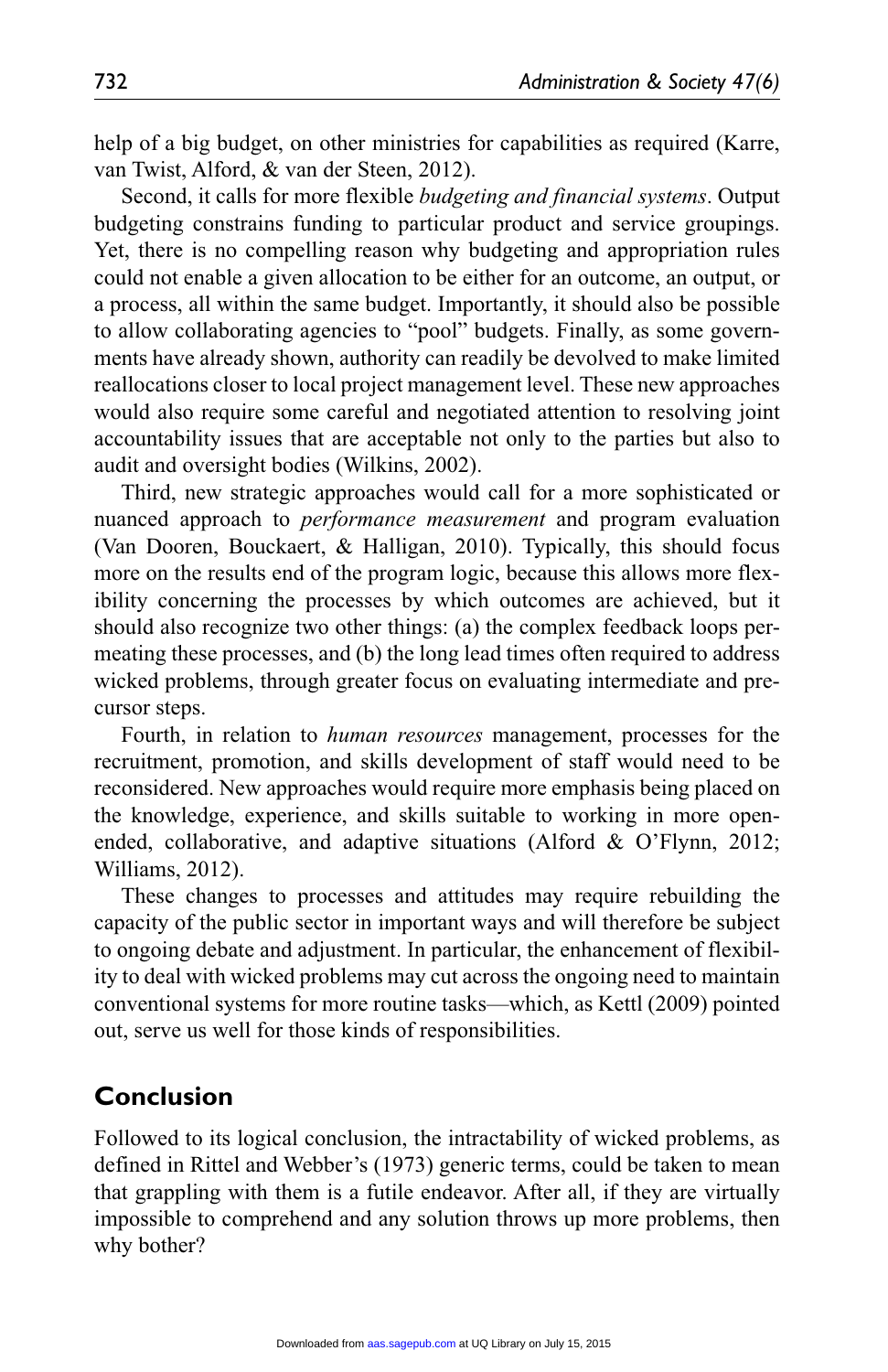But we have put forward a more calibrated understanding of their seriousness and a realistic sense of possible responses to them, founded in the practical circumstances within which public-sector managers and organizations grapple with them. We have sought to demonstrate that efforts to deal with wicked problems are impeded by the working mechanisms of the public sector its characteristic ways of making decisions, organizing, financing, staffing, and controlling. At the same time, we have proposed some strategies for dealing with wicked problems under these governmental and administrative constraints—such as going beyond technical/rational thinking, collaborative working, new modes of leadership, and reforming the managerial infrastructure of government. These strategies can enable partial and provisional responses to problems, amounting to shared understandings about their nature and about ways of dealing with them. They inform courses of action that make sense even if they do not conclusively solve the problem. Publicsector organizations that adopt them are more likely to at least cope with complex and/or turbulent situations. But these strategies and processes typically must coexist with those underpinning the organization's "business as usual" obligations. Moreover, they call for broad managerial capabilities, which take time and resources to develop.

#### **Declaration of Conflicting Interests**

The author(s) declared no potential conflicts of interest with respect to the research, authorship, and/or publication of this article.

### **Funding**

The author(s) received no financial support for the research, authorship, and/or publication of this article.

#### **References**

Ackoff, R. L. (1974). *Redesigning the future*. New York, NY: Wiley.

- Agranoff, R. (2007). *Managing within networks: Adding value to public organizations*. Washington, DC: Georgetown University Press.
- Agranoff, R., & McGuire, M. (2003). *Collaborative public management: New strategies for local governments*. Washington, DC: Georgetown University Press.
- Alford, J. (1998). Corporate management. In J. Schafritz (Ed.), *International encyclopedia of public policy and administration* (Vol. 1, pp. 538-539). Boulder, CO: Westview Press.
- Alford, J., & O'Flynn, J. (2012). *Rethinking public service delivery*. London, UK: Palgrave Macmillan.
- Allen, G. M., & Gould, E. M. (1986). Complexity, wickedness and public forests. *Journal of Forestry, 84*, 20-24.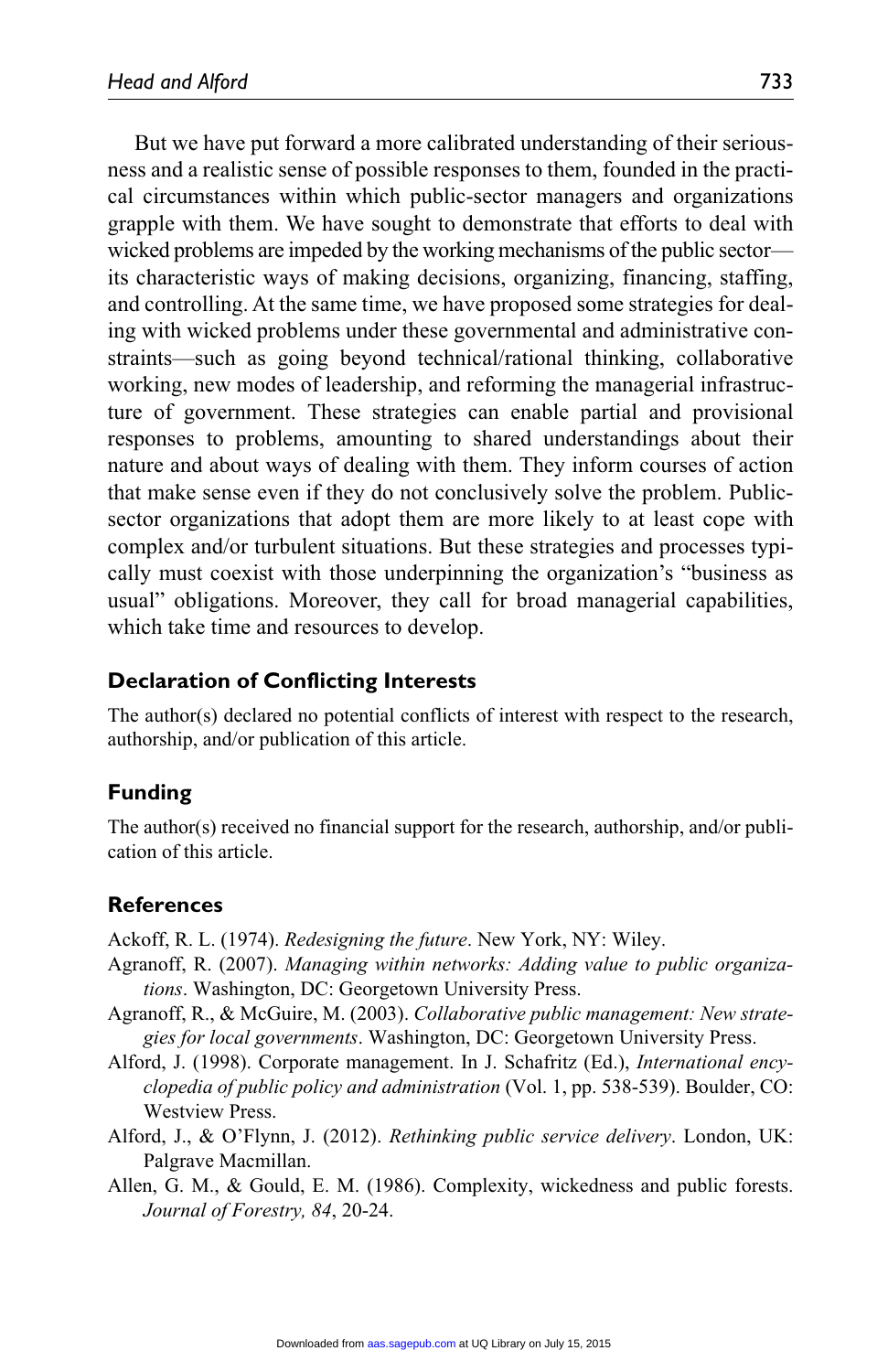- Ansell, C., & Gash, A. (2008). Collaborative governance in theory and practice. *Journal of Public Administration Research and Theory, 18*, 543-571.
- Australian Public Service Commission. (2007). *Tackling wicked problems: A public policy perspective*. Canberra, Australia: APSC.
- Axelrod, R. (1976). *Structure of decision*. Princeton, NJ: University of Princeton Press.
- Bardach, E. (1998). *Getting agencies to work together: The practice and theory of managerial craftsmanship*. Washington, DC: Brookings Institution.
- Bentley, T., & Wilsdon, J. (Eds.). (2003). *The adaptive state*. London, UK: Demos.
- Bentrup, G. (2001). Evaluation of a collaborative model. *Environmental Management, 27*, 739-748.
- Berkes, F., Colding, J., & Folke, C. (Eds.). (2003). *Navigating social-ecological systems: Building resilience for complexity and change*. Cambridge, UK: Cambridge University Press.
- Berkhout, F., Leach, M., & Scoones, I. (Eds.). (2003). *Negotiating environmental change: New perspectives from social science*. Cheltenham, UK: Edward Elgar.
- Bingham, L. B., Nabatchi, T., & O'Leary, R. (2005). The new governance: Practices and processes for stakeholder and citizen participation in the work of government. *Public Administration Review, 65*, 547-558.
- Blackman, T., Elliott, E., Greene, A., Harrington, B., Hunter, D., Marks, L., McKee, L., Williams, G. (2006). Performance assessment and wicked problems: The case of health inequalities. *Public Policy and Administration, 21*(2), 66-80.
- Boston, J., Martin, J., Pallot, J., & Walsh, P. (1996). *Public management: The New Zealand model*. Oxford, UK: Oxford University Press.
- Bryson, J. M., Ackermann, F., Eden, C., & Finn, C. (2004). *Visible thinking: Unlocking causal mapping for practical business results*. Chichester, UK: John Wiley.
- Bryson, J. M., Crosby, B. C., & Stone, M. M. (2006). The design and implementation of cross-sector collaborations: Propositions from the literature. *Public Administration Review, 66*, 44-55.
- Camillus, J. C. (2008). Strategy as a wicked problem. *Harvard Business Review, 86*, 99-106.
- Campbell, M. C. (2003). Intractability in environmental disputes: Exploring a complex construct. *Journal of Planning Literature, 17*, 360-371.
- Carter, N., Klein, R., & Day, P. (1992). *How organizations measure success: The use of performance indicators in government*. London, UK: Routledge.
- Chapman, J. (2004). *System failure: Why governments must learn to think differently* (2nd ed.). London, UK: Demos.
- Chrislip, D., & Larson, C. (1994). *Collaborative leadership: How citizens and civic leaders can make a difference*. San Francisco, CA: Jossey-Bass.
- Christensen, K. S. (1985). Coping with uncertainty in planning. *Journal of the American Planning Association, 51*, 63-73.
- Christensen, K. S. (1999). *Cities and complexity: Making intergovernmental decisions*. Thousand Oaks, CA: Sage.
- Churchman, C. W. (1967). Free for all. *Management Science, 14*, B141-B142.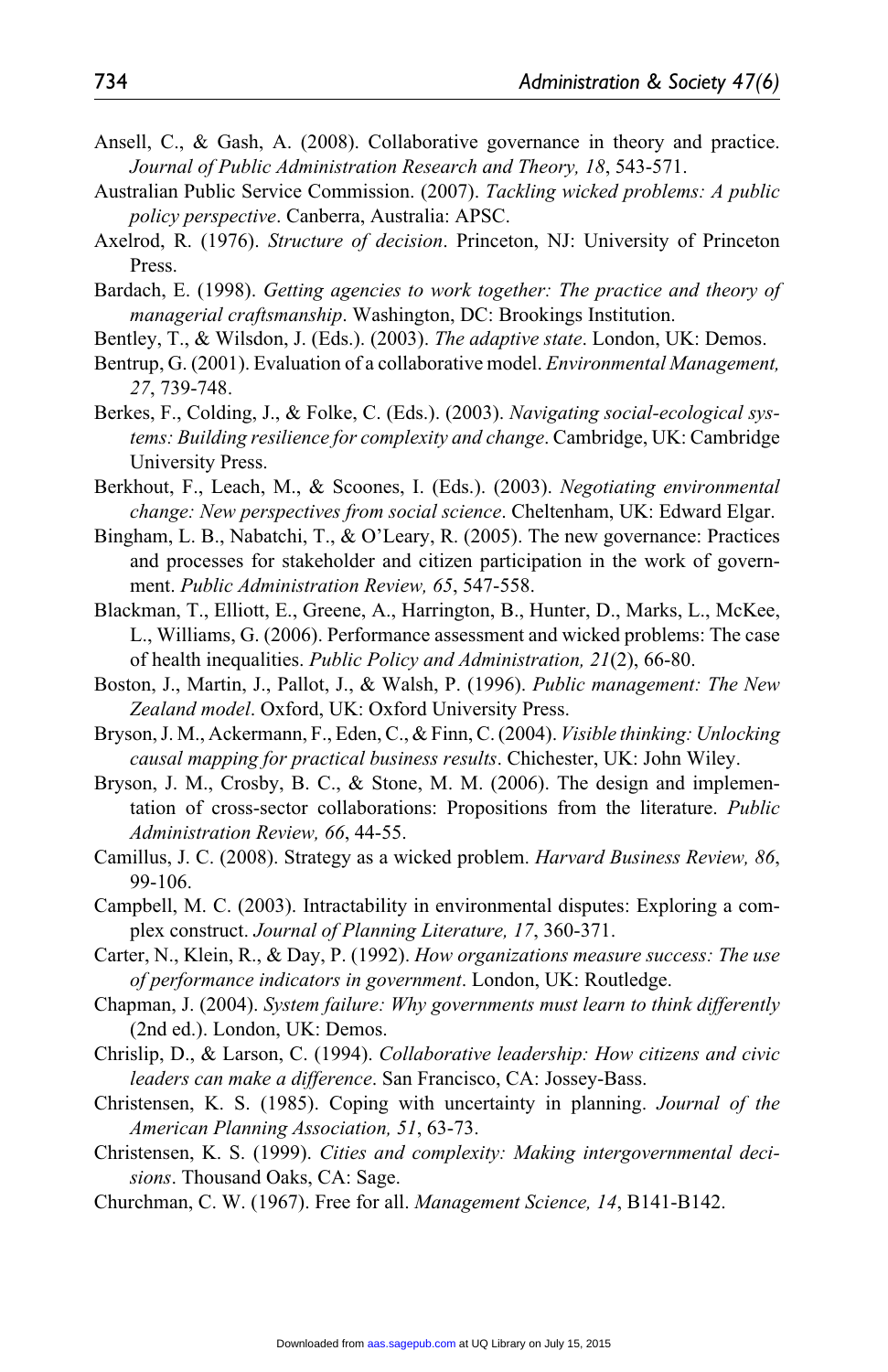- Conklin, J. (2006). Wicked problems and social complexity. In J. Conklin (Ed.), *Dialogue mapping: Building shared understanding of wicked problems* (pp. 3-40). Chichester, UK: John Wiley.
- Conklin, J. (2007). Rethinking wicked problems [interview]. *NextD Journal, 10*, 1-30. Available from http://nextd.org
- Crosby, B. C., & Bryson, J. M. (2005). *Leadership for the common good* (2nd ed.). San Francisco, CA: Jossey-Bass.
- Currie, G., & Lockett, A. (2007). A critique of transformational leadership: Moral, professional and contingent dimensions of leadership within public services organizations. *Human Relations, 60*, 341-370.
- deHoog, R. (1990). Competition, negotiation or co-operation: Three models for service contracting. *Administration & Society, 22*, 317-340.
- Dobuzinskis, L., Howlett, M., & Laycock, D. (Eds.). (2007). *Policy analysis in Canada: The state of the art*. Toronto, Ontario, Canada: University of Toronto Press.

Feldman, M., & Khademian, A. (2007). The role of the public manager in inclusion: Creating communities of participation. *Governance, 20*, 305-324.

- Fischer, F. (1993). Citizen participation and the democratization of policy expertise: From theoretical inquiry to practical cases. *Policy Sciences, 26*, 163-187.
- Forester, J. (1999). Dealing with deep value differences. In L. Susskind, S. McKearnan, & J. Thomas-Larmer (Eds.), *The consensus building handbook: A comprehensive guide to reaching agreement* (pp. 463-493). Thousand Oaks, CA: Sage.
- Frederickson, D. G., & Frederickson, H. G. (2006). *Measuring the performance of the hollow state*. Washington, DC: Georgetown University Press.
- Freeman, D. M. (2000). Wicked water problems: Sociology and local water organizations in addressing water resources policy. *Journal of the American Water Resources Association, 36*, 483-491.
- Geyer, R., & Rihani, S. (2010). *Complexity and public policy*. London, UK: Routledge.
- Glouberman, S., & Zimmerman, B. (2002). *Complicated and complex systems: What would successful reform of Medicare look like?* (Discussion Paper No. 8). Ottawa, Ontario: Commission on the Future of Health Care in Canada.
- Goldsmith, S., & Eggers, W. D. (2004). *Governing by network: The new shape of the public sector*. Washington, DC: Brookings Institution.
- Goldsmith, S., & Kettl, D. (Eds.). (2009). *Unlocking the power of networks: Keys to high performance government*. Washington, DC: Brookings Institution.
- Gray, B. (1989). *Collaborating: Finding common ground for multi-party problems*. San Francisco, CA: Jossey-Bass.
- Gunton, T., & Day, J. C. (2003). The theory and practice of collaborative planning in resource and environmental management. *Environments, 31*, 5-19.
- Hajer, M., & Wagenaar, H. (Eds.). (2003). *Deliberative policy analysis*. Cambridge, UK: Cambridge University Press.
- Harmon, M., & Mayer, R. (1986). *Organizational theory for public administration*. Boston, MA: Little, Brown.
- Haynes, P. (2003). *Managing complexity in the public services*. Maidenhead, UK: Open University Press.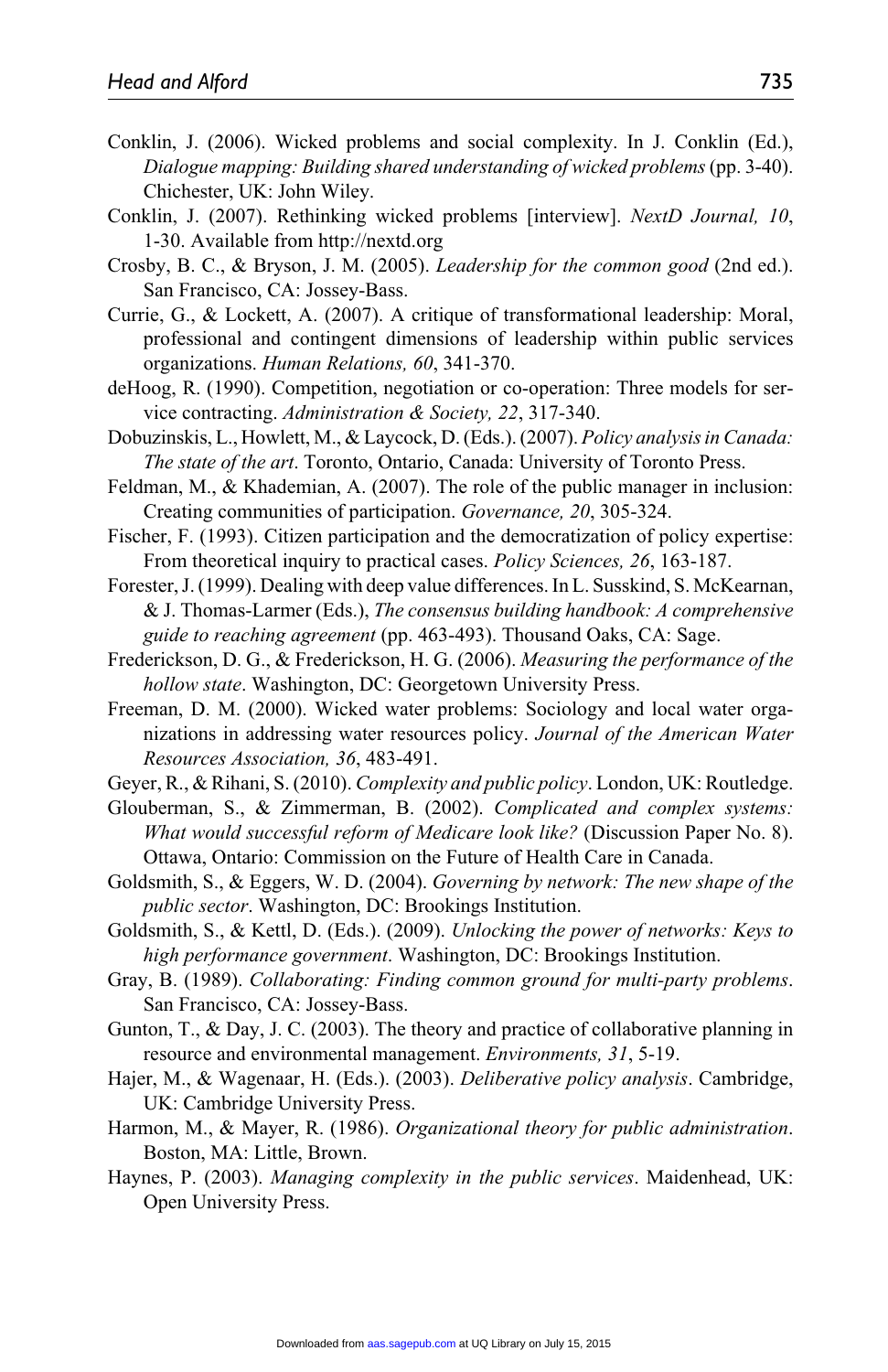- Head, B. W. (2008a). Assessing network-based collaborations: Effectiveness for whom? *Public Management Review, 10*, 733-749.
- Head, B. W. (2008b). Three lenses of evidence-based policy. *Australian Journal of Public Administration, 67*, 1-11.
- Head, B. W. (2008c). Wicked problems in public policy. *Public Policy, 3*, 101-118.
- Healey, P. (1997). *Collaborative planning: Shaping places in fragmented societies*. London, UK: Macmillan.
- Heifetz, R. A. (1994). *Leadership without easy answers*. Cambridge, MA: Harvard University Press.
- Heifetz, R. A., & Linsky, M. (2002). *Leadership on the line*. Cambridge, MA: Harvard University Press.
- Hood, C. (1991). A public management for all seasons? *Public Administration, 69*, 3-19.
- Huxham, C., & Vangen, S. (2005). *Managing to collaborate: The theory and practice of collaborative advantage*. New York, NY: Routledge.
- Imperial, M. T. (2004). *Collaboration and performance management in network settings*. Washington, DC: IBM Center for the Business of Government.
- Innes, J. E., & Booher, D. E. (1999). Consensus building and complex adaptive systems. *Journal of the American Planning Association, 65*, 412-423.
- Jaques, E., & Clement, S. (1991). *Executive leadership*. Oxford, UK: Blackwell.
- Jones, B. D. (1999). Bounded rationality. *Annual Review of Political Science, 2*, 297-321.
- Karre, P., van Twist, M., Alford, J., & van der Steen, M. (2012). Whole of government in theory and practice: An exploratory account of how Australian and Dutch governments deal with wicked problems in an integrated way. In V. Bekkers & M. Fenger (Eds.), *Beyond fragmentation and interconnectivity: Public governance and the search for connective capacity* (pp. 97-113). Amsterdam, Netherlands: ISO Press.
- Keast, R., Mandell, M., Brown, K., & Woolcock, G. (2004). Network structures: Working differently and changing expectations. *Public Administration Review, 64*, 363-371.
- Kepkay, M. (2002). *Implementing adaptive forest management: The challenge of a wicked human environment* (Clayoquot Alliance Working Paper). Victoria, BC. Retrieved from http://www.clayoquotalliance.uvic.ca
- Kettl, D. (2009). *The next government of the United States: Why our institutions fail us and how to fix them*. New York, NY: W.W. Norton.
- Kickert, W., Klijn, E. H., & Koppenjan, J. (1997). *Managing complex networks: Strategies for the public sector*. London, UK: Sage.
- Kiel, L. D. (1994). *Managing chaos and complexity in government*. San Francisco, CA: Jossey-Bass.
- Kingdon, J. (1995). *Agendas, alternatives and public policies* (2nd ed.). Boston, MA: Longman.
- Koppenjan, J., & Klijn, E. H. (2004). *Managing uncertainties in networks*. London, UK: Routledge.
- Kotter, J. P. (1990). *A force for change: How leadership differs from management*. New York, NY: Free Press.
- Kotter, J. P. (1996). *Leading change*. Boston, MA: Harvard Business Press.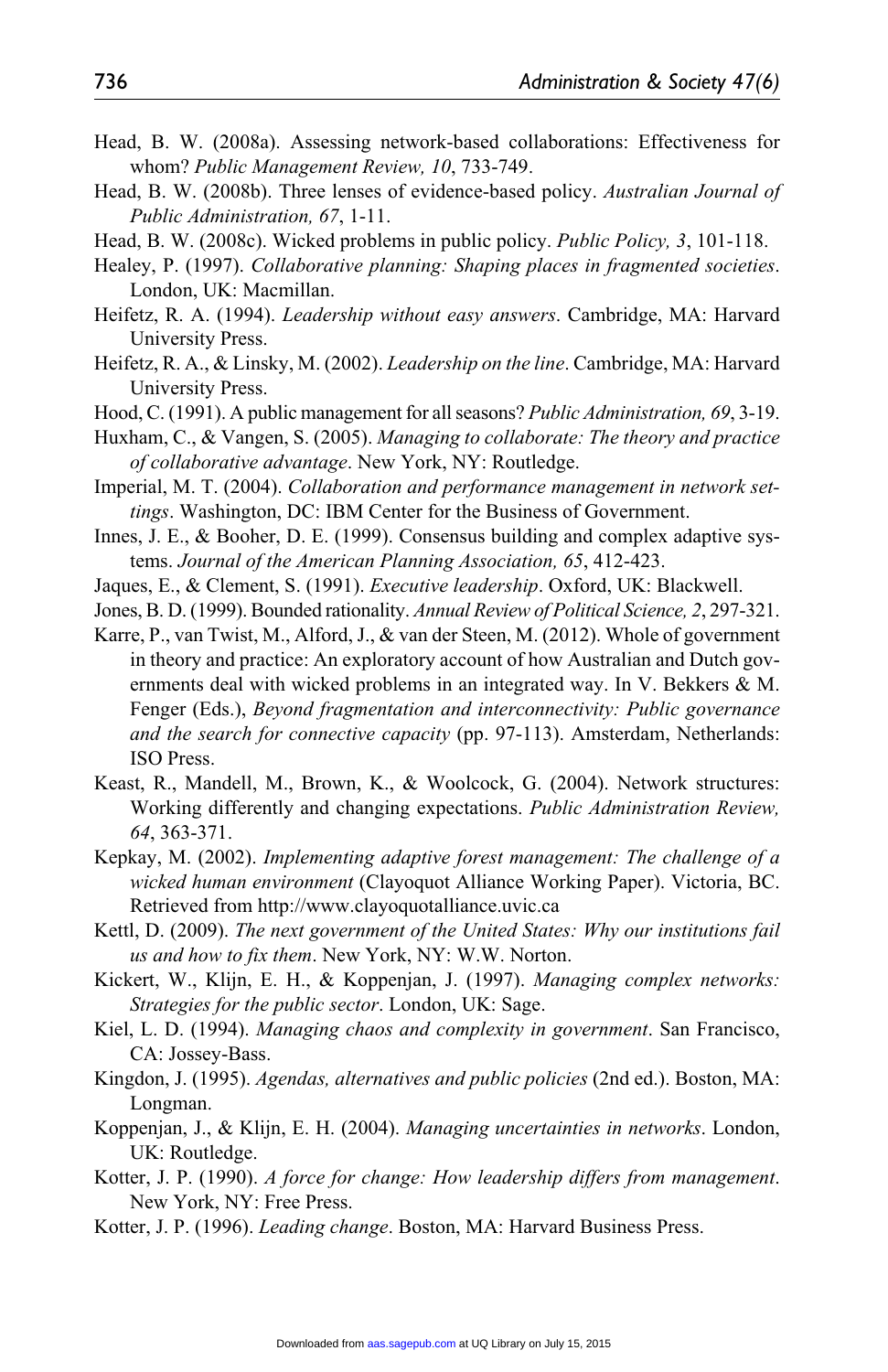- Kouzes, J. M., & Posner, B. Z. (1987). *The leadership challenge*. San Francisco, CA: Jossey-Bass.
- Kreuter, M., De Rosa, C., Howze, E., & Baldwin, G. (2004). Understanding wicked problems: A key to advancing environmental health promotion. *Health Education & Behavior, 31*, 441-454.
- Lasker, R. D., & Weiss, E. S. (2003). Broadening participation in community problem-solving. *Journal of Urban Health, 80*, 14-46.
- Lazarus, R. J. (2009). Super wicked problems and climate change: Restraining the present to liberate the future. *Cornell Law Review, 94*, 1153-1233.
- Levine, S., & White, P. E. (1961). Exchange as a conceptual framework for the study of interorganizational relationships. *Administrative Science Quarterly, 5*, 583-601.
- Lewicki, R. J., Gray, B., & Elliott, M. (Eds.). (2003). *Making sense of intractable environmental conflicts*. Washington, DC: Island Press.
- Lindblom, C. E. (1979). Still muddling, not yet through. *Public Administration Review, 39*, 517-526.
- Lovan, W. R., Murray, M., & Shaffer, R. (Eds.). (2004). *Participatory governance: Planning, conflict mediation and public decision-making in civil society*. Aldershot, UK: Ashgate.
- Mandell, M. P. (Ed.). (2001). *Getting results through collaboration: Networks and network structures for public policy and management*. Westport, CT: Quorum Books.
- McGuire, M., & Agranoff, R. A. (2011). The limitations of public management networks. *Public Administration, 89*, 265-284.
- Millar, A., Simeone, R., & Carnevale, J. (2001). Logic models: A systems tool for performance management. *Evaluation and Program Planning, 24*, 73-81.
- Moore, M. H. (1995). *Creating public value*. Cambridge, MA: Harvard University Press.
- Mosteller, F., & Boruch, R. (Eds.). (2002). *Evidence matters: Randomized trials in education research*. Washington, DC: Brookings Institution.
- North, P. (2000). Is there space for organization from below within the UK government's action zones? A test of "collaborative planning." *Urban Studies, 37*, 1261-1278.
- Nowell, B., & Harrison, L. M. (2010). Leading change through collaborative partnerships. *Journal of Prevention & Intervention in the Community, 39*, 19-34.
- Nutley, S., Walter, I., & Davies, H. (2007). *Using evidence: How research can inform public services*. Bristol, UK: Policy Press.
- O'Flynn, J., & Alford, J. (2008). The separation/specification dilemma in contracting: The local government experience in Victoria. *Public Administration, 86*, 205-224.
- O'Leary, R., & Bingham, R. (Eds.). (2009). *The collaborative public manager*. Washington, DC: Georgetown University Press.
- Pacanowsky, M. (1995). Team tools for wicked problems. *Organizational Dynamics, 23*, 36-51.
- Padilla, Y. C., & Daigle, L. (1998). Inter-agency collaboration in an international setting. *Administration in Social Work, 22*, 65-81.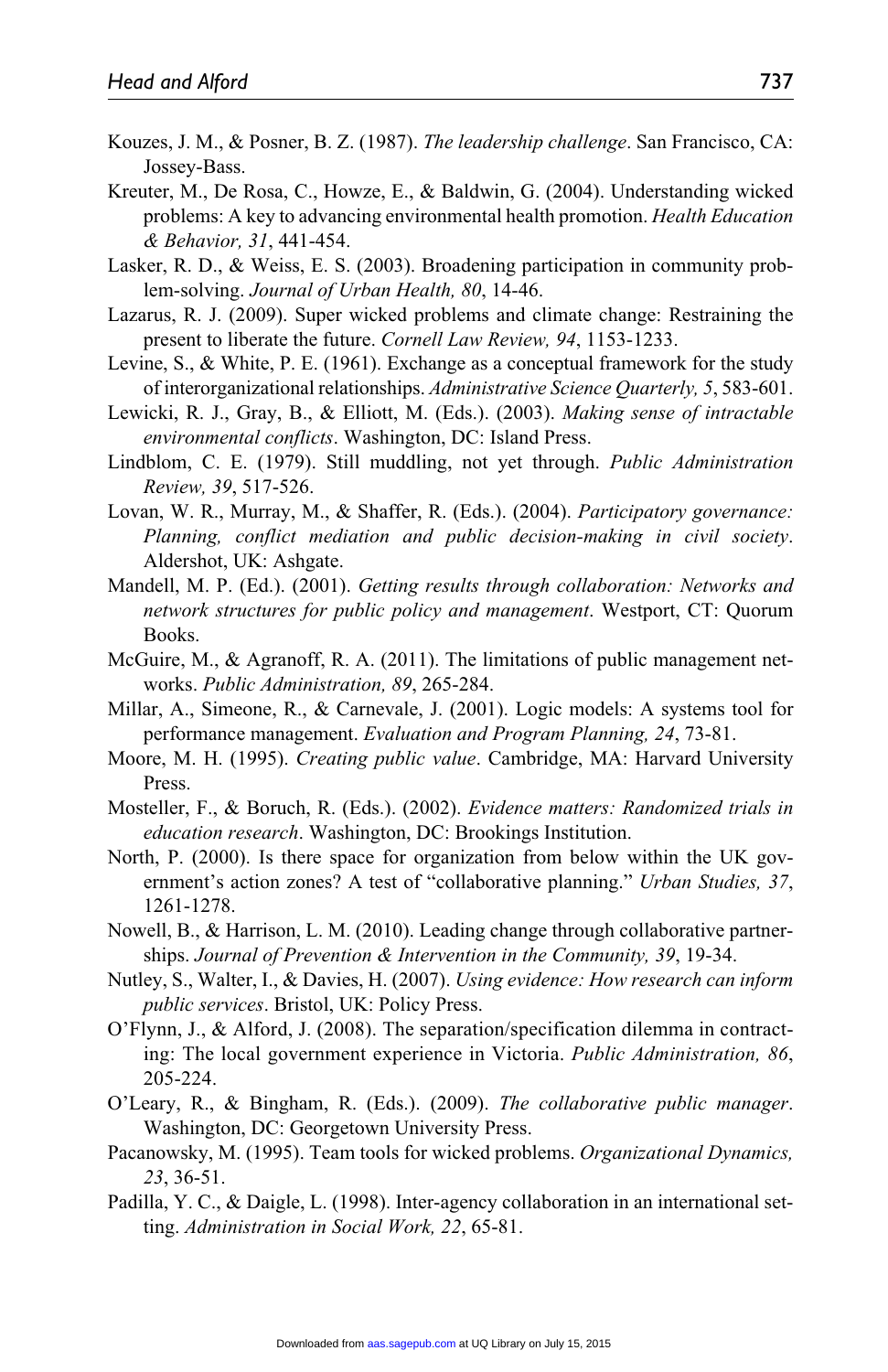- Pahl-Wostl, C., & Hare, M. (2004). Processes of social learning in integrated resources management. *Journal of Community & Applied Social Psychology, 14*, 193-206.
- Parks, S. D. (2005). *Leadership can be taught: A bold approach for a complex world*. Boston, MA: Harvard Business School Press.
- Petticrew, M., & Roberts, H. (2005). *Systematic reviews in the social sciences*. Oxford, UK: Blackwell.
- Pielke, R. A., Jr. (2007). *The honest broker: making sense of science in policy and politics*. New York, NY: Cambridge University Press.
- Pollitt, C. (1990). *Managerialism and the public services: The Anglo-American experience*. Oxford, UK: Blackwell.
- Radin, B. (2006). *Challenging the performance movement: Accountability, complexity and democratic values*. Washington, DC: Georgetown University Press.
- Reagan, M. (1987). *Regulation: The politics of policy*. Boston, MA: Little, Brown.
- Rein, M. (1976). *Social science and public policy*. Harmondsworth, UK: Penguin.
- Rhodes, R. A. W. (2007). Understanding governance: Ten years on. *Organization Studies, 28*, 1243-1264.
- Rittel, H. W. J., & Webber, M. M. (1973). Dilemmas in a general theory of planning. *Policy Sciences, 4*, 155-169.
- Roberts, N. C. (2000). Wicked problems and network approaches to resolution. *International Public Management Review, 1*, 1-19.
- Roberts, N. C. (2001). Coping with wicked problems: The case of Afghanistan. In L. Jones, J. Guthrie, & P. Steane (Eds.), *Learning from international public management reform* (pp. 353-375). London, UK: Emerald Publishing.
- Rose, R. (1979). Ungovernability: Is there fire behind the smoke? *Political Studies, 27*, 351-370.
- Sabatier, P. A. (Ed.). (2007). *Theories of the policy process* (2nd ed.). Boulder, CO: Westview Press.
- Salwasser, H. (2004). *Confronting the implications of wicked problems: Changes needed in Sierra Nevada national forest planning and problem solving*. Retrieved from http://www.fs.fed.us/psw/publications/documents/psw\_gtr193/psw\_gtr193\_1\_05 Salwasser.pdf
- Sanderson, I. (2006). Complexity, "practical rationality" and evidence-based policy making. *Policy & Politics, 34*, 115-132.
- Savas, E. (1987). *Privatization: The key to better government*. Chatham, NJ: Chatham House.
- Schneider, V. (2012). Governance and complexity. In D. Levi-Faur (Ed.), *The Oxford handbook of governance* (pp. 129-142). Oxford, UK: Oxford University Press.
- Schon, D. A. (1983). *The reflective practitioner: How professionals think in action*. New York, NY: Basic Books.
- Schon, D. A., & Rein, M. (1994). *Frame reflection: Toward the resolution of intractable policy controversies*. New York, NY: Basic Books.
- Schorr, L. B. (2003). *Determining "what works" in social programs and social policies: Toward a more inclusive knowledge base*. Washington, DC: Brookings Institution.
- Scottish National Government. (2012). *National outcomes*. Retrieved from http:// www.scotland.gov.uk/About/Performance/scotPerforms/outcome